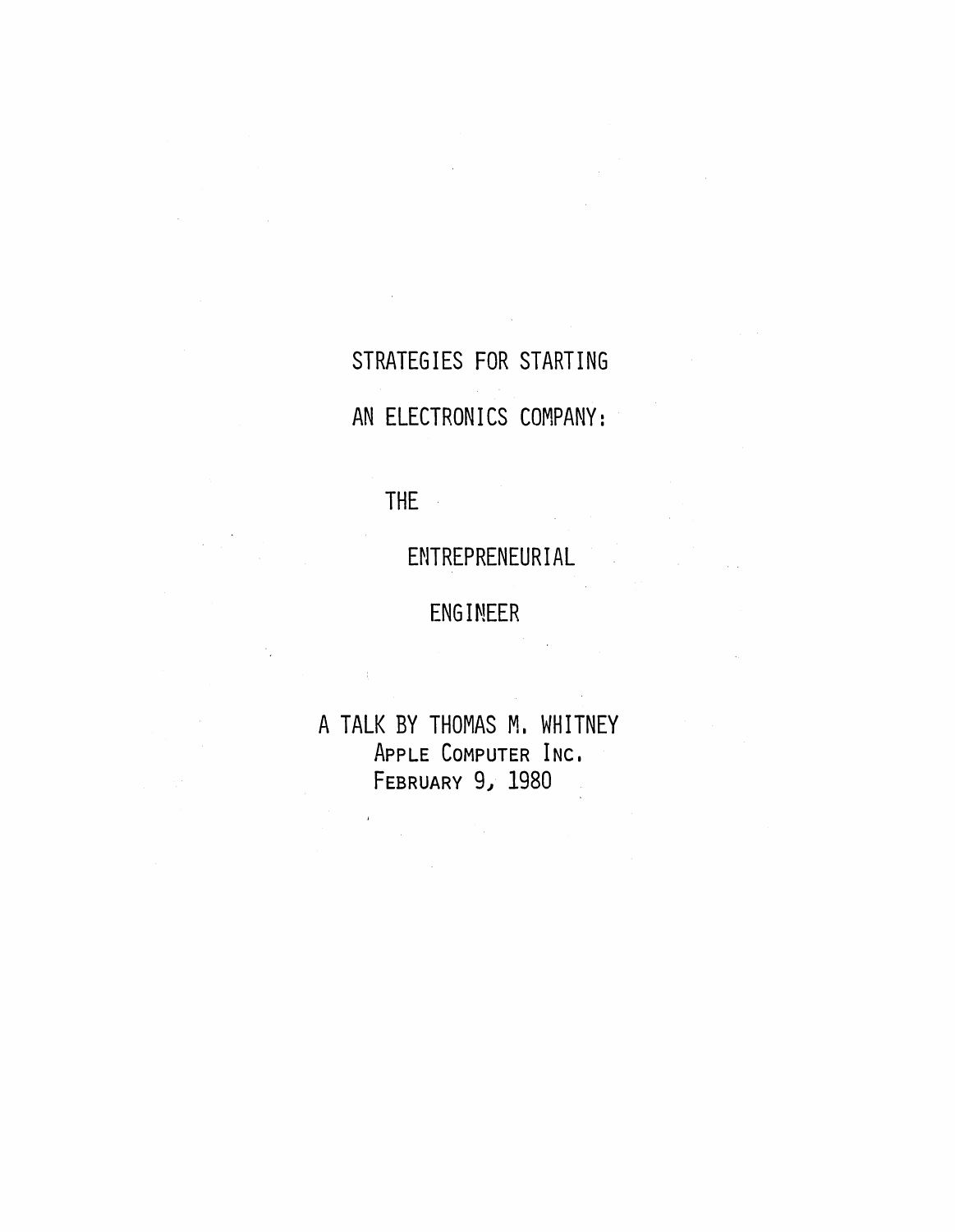#### STRATEGIES FOR STARTING AN ELECTRONICS COMPANY: THE ENTREPRENEURIAL ENGINEER

#### I. INTRODUCTION

- A. Definition of an Entrepreneur<br>B. Overview of Talk<br>C. New Product Process
- 
- C. New Product Process<br>D. Strategy Flowchart
- Strategy Flowchart

#### II. DEFINE A NEED

- A. Importance of Experience<br>B. Example Environments
- Example Environments
	- 1. Office<br>2. Factory
	-
	- 3. Education

#### III. UNDERSTAND THE CUSTOMER

- A. What is Value
- B. Who is not the Customer<br>C. Capitalizing on the Suce
- Capitalizing on the Success of Others
- IV. APPLY TECHNOLOGY
	- A. History: Looking for Characteristics of Failures and Successes<br>B. Risk Evaluator
	- - B. Risk Evaluator What are the Important New Technologies
			- 1. VLSI
			- 2. Interfaces
			- 3. Machine Intelligence Computing Power and Software
- V. INNOVATE, ENGINEER, AND INTEGRATE
	- A. Contribution What is it?<br>B. Focused Energy Define Ob.
	- B. Focused Energy Define Objective<br>C. Prototypes Demonstrate and Sell<br>D. People
	-
	-
	- D. People<br>E. Importance of Support Financial and Technical
- VI. PUTTING IT TOGETHER Case Study of HP-35 Calculator
- VII. SUMMARY: A Strategy for New Product Development

Thomas M. Whitney February 9, 1980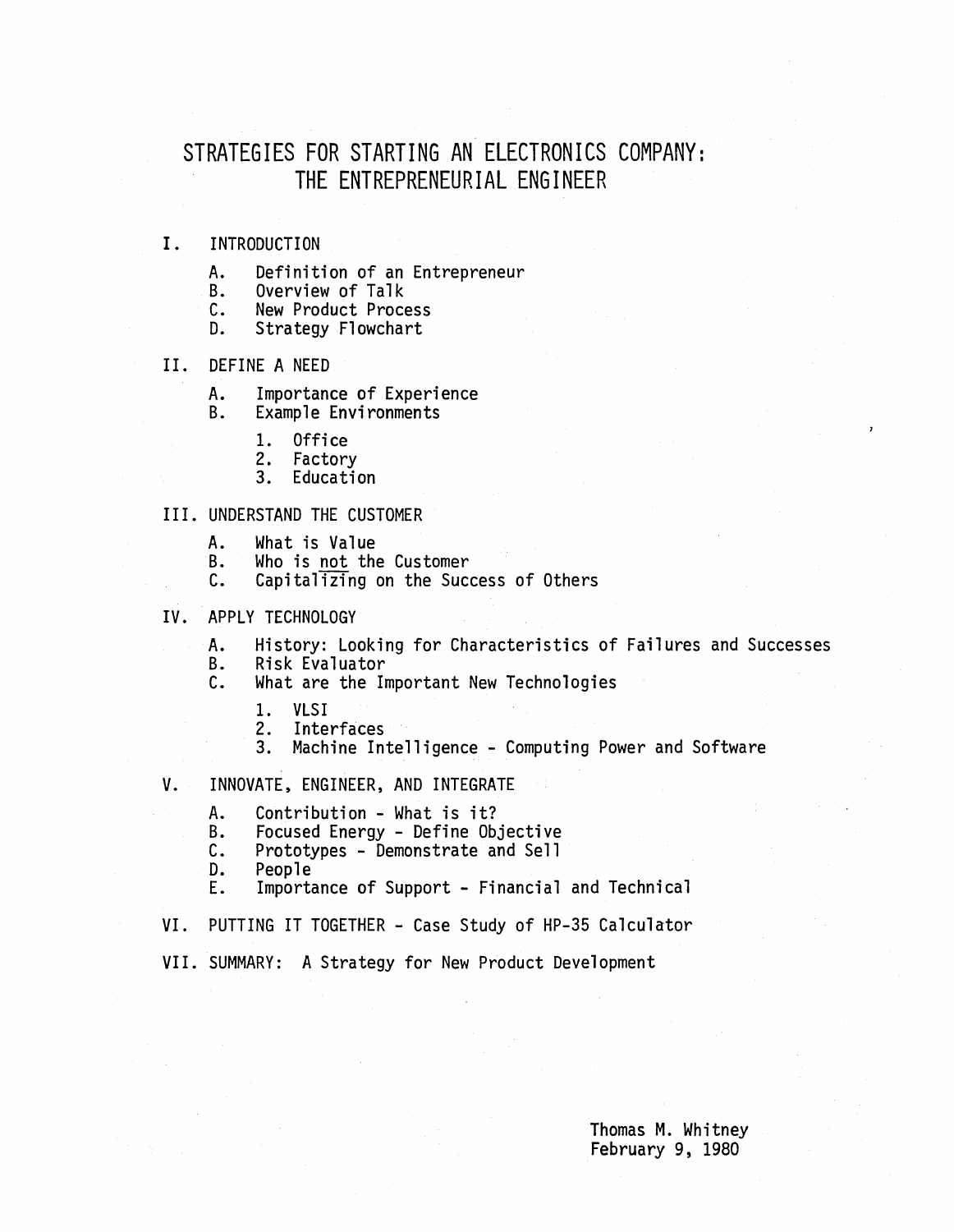# WHAT CHARACTERIZES THE ENTREPRENEUR

- URGE TO "MAKE THINGS HAPPEN" DESIRE TO BE OWN BOSS AND CONTROL - WILLINGNESS TO TAKE RISK
- DESIRE FOR EGO SATISFACTION CHANGE THE WORLD
	-
	- RECOGNITION AND FAME
- DESIRE FOR PERSONAL FORTUNE INDEPENDENCE TO MAKE THINGS HAPPEN
- LOVE OF THE PURE JOY OF WINNING **COMPETITIVE**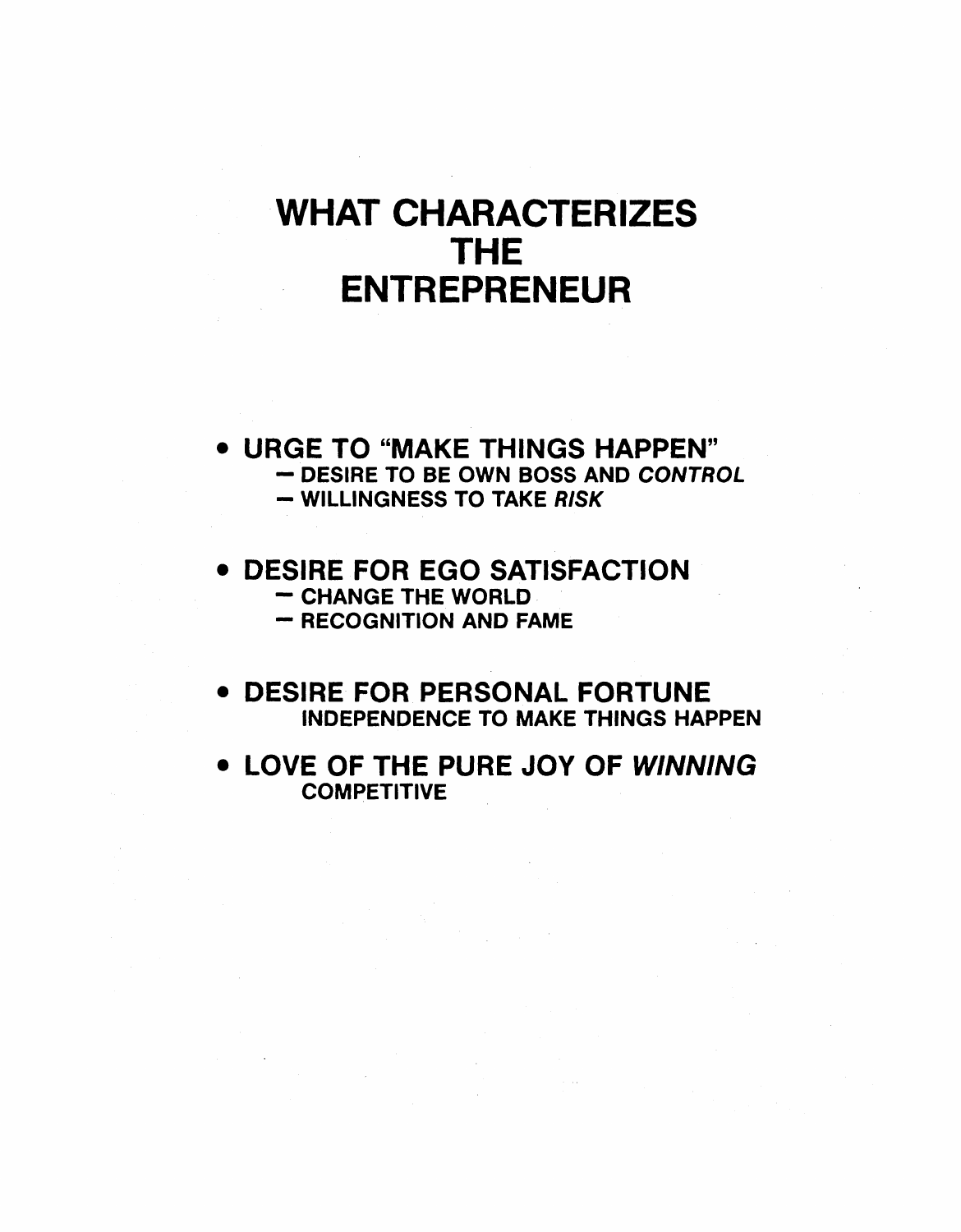# PIECES OF A NEW VENTURE

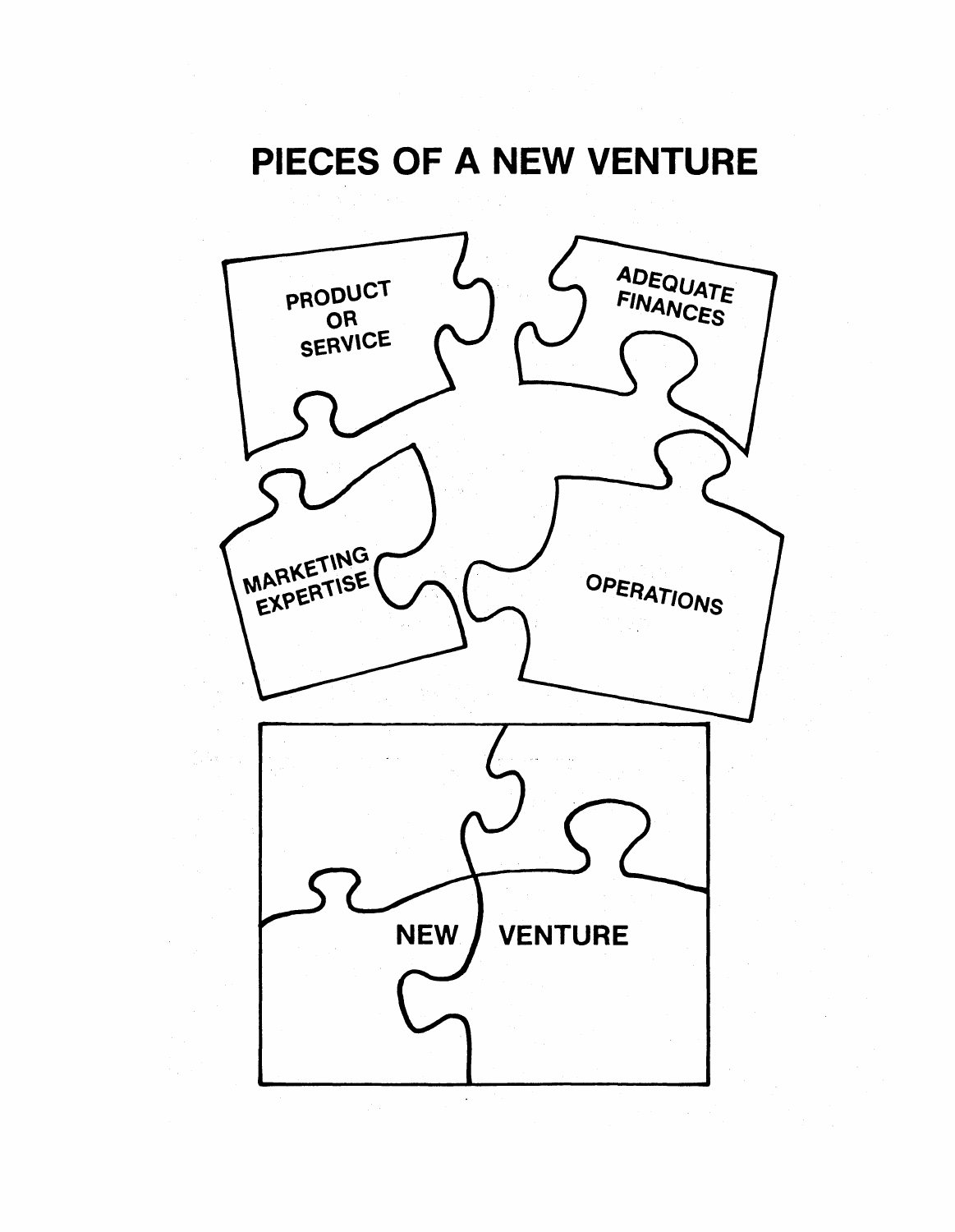

# MAIN THEME:

SUCCESSFUL NEW PRODUCTS ARE THE RESULT OF THE INNOVATIVE USE OF NEW TECHNOLOGIES TO SATISFY A NEED.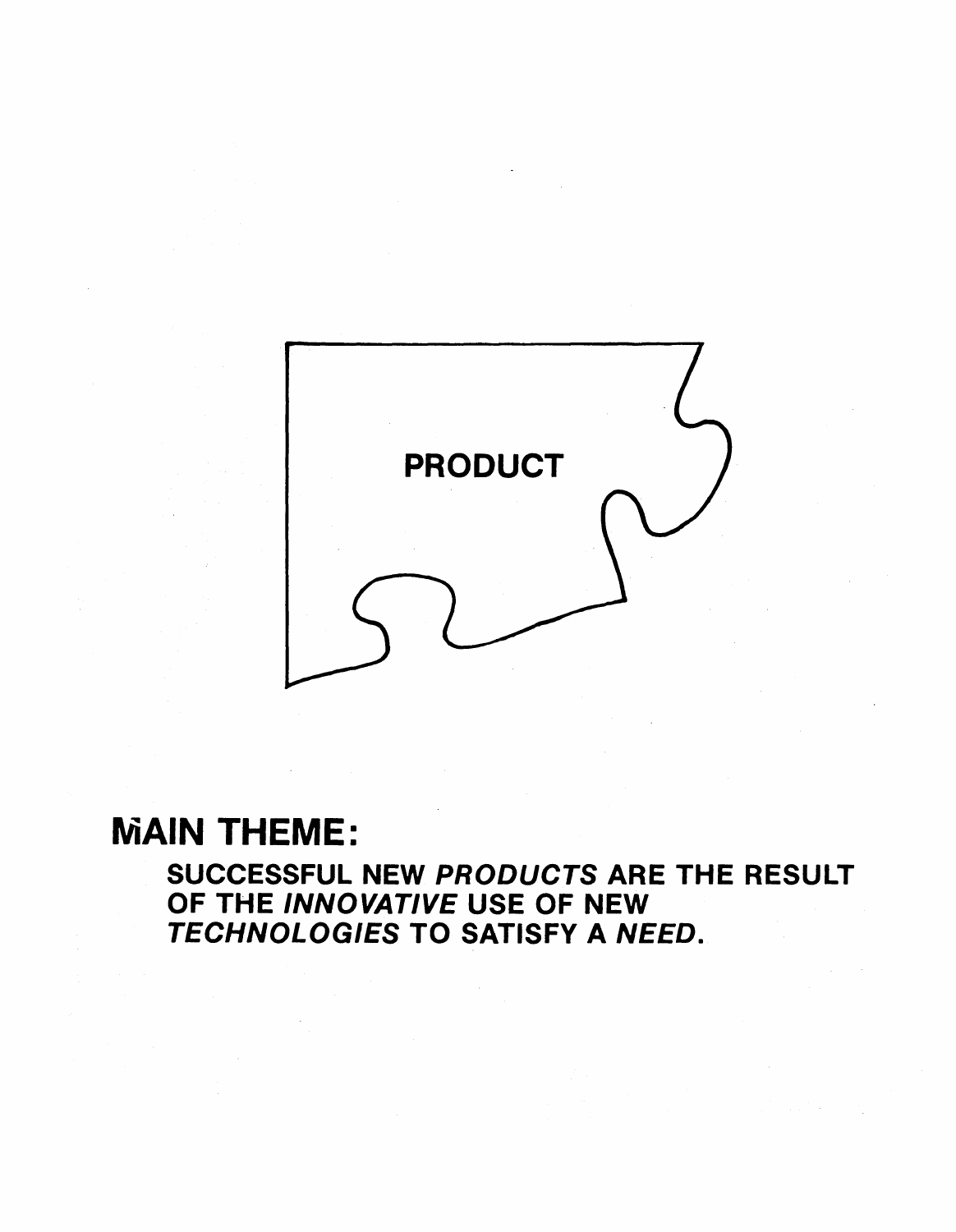# MOMMY, WHERE DO NEW PRODUCTS COME FROM?

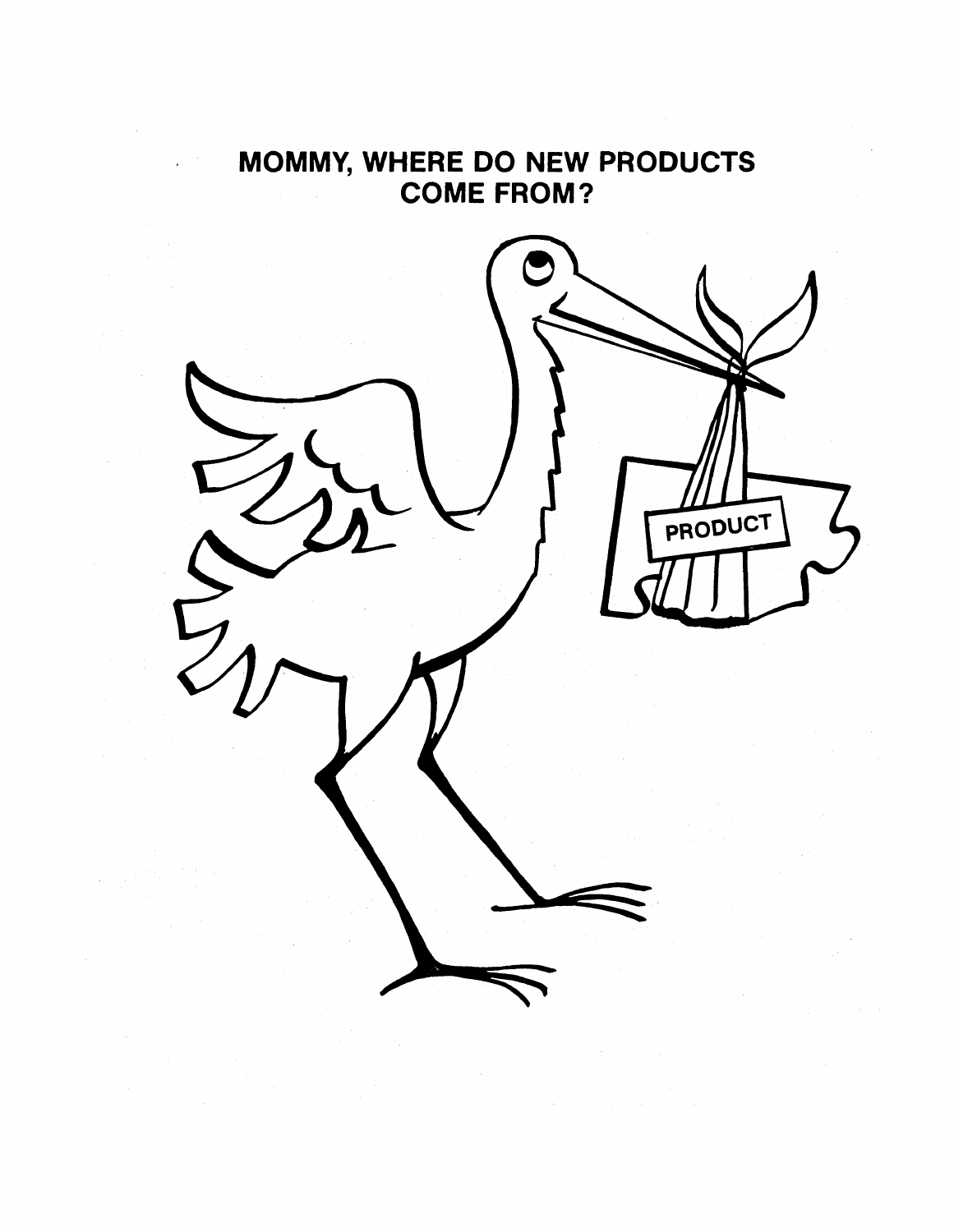# NEW PRODUCT PROCESS

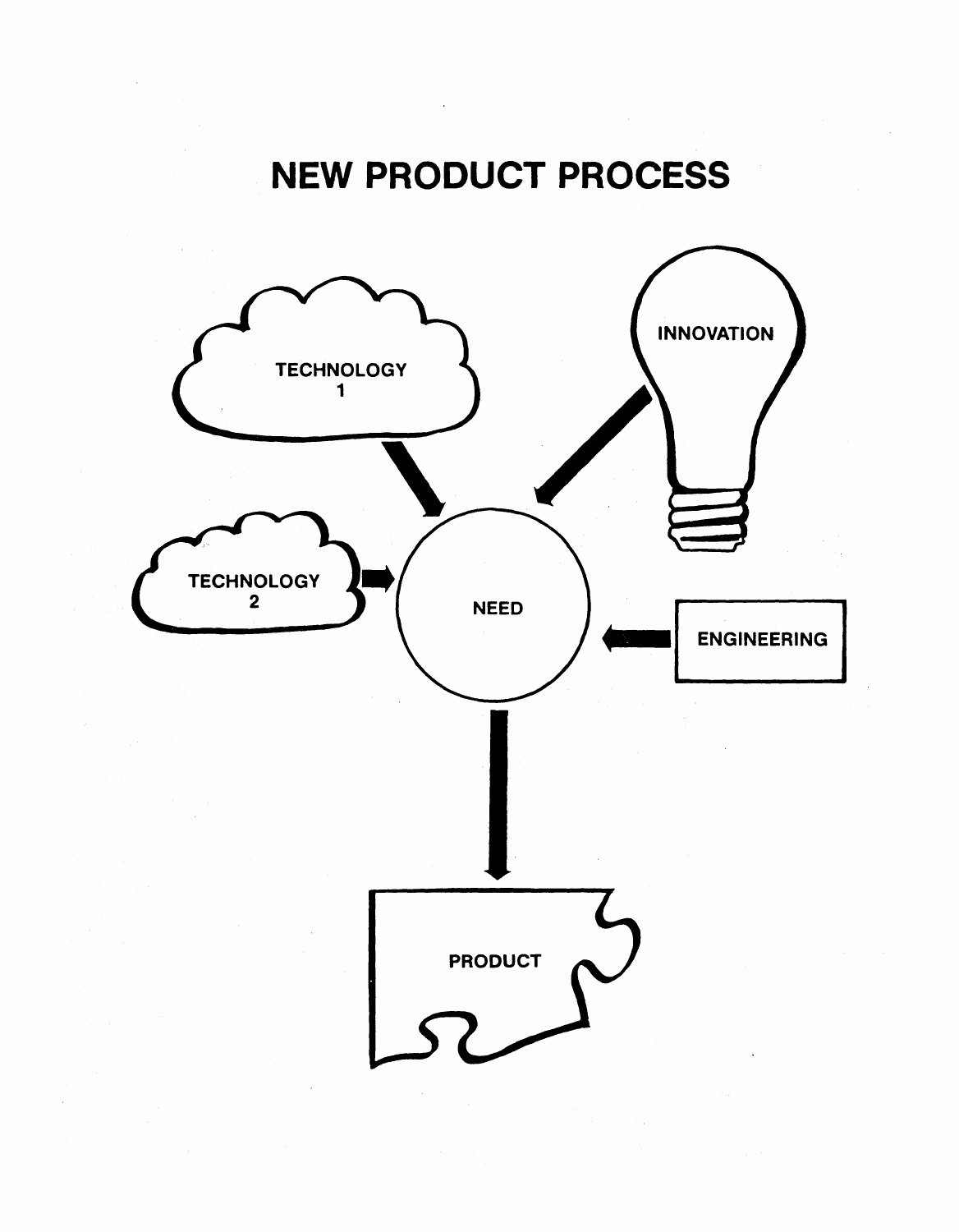# STRATEGY FLOWCHART



--

Y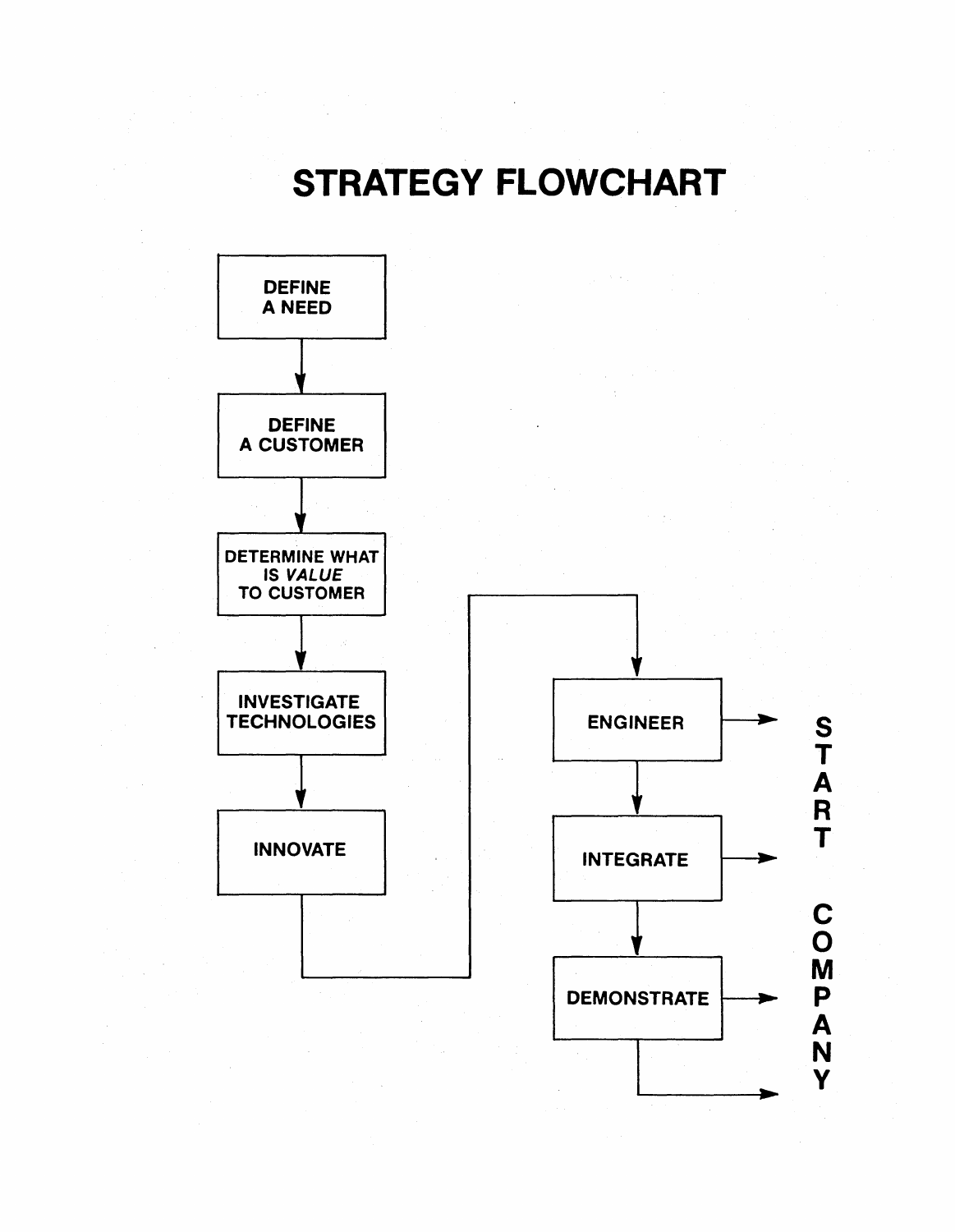#### DEFINE A NEED

- UNDERSTAND THE ENVIRONMENT
- **TAP YOUR PERSONAL FRUSTRATIONS**
- MOST DEADLY KIND OF THINKING -"IF IT'S A GOOD IDEAJ WHY HASN'T IBM (GM, EXXON, HP, ...) ALREADY DONE IT?"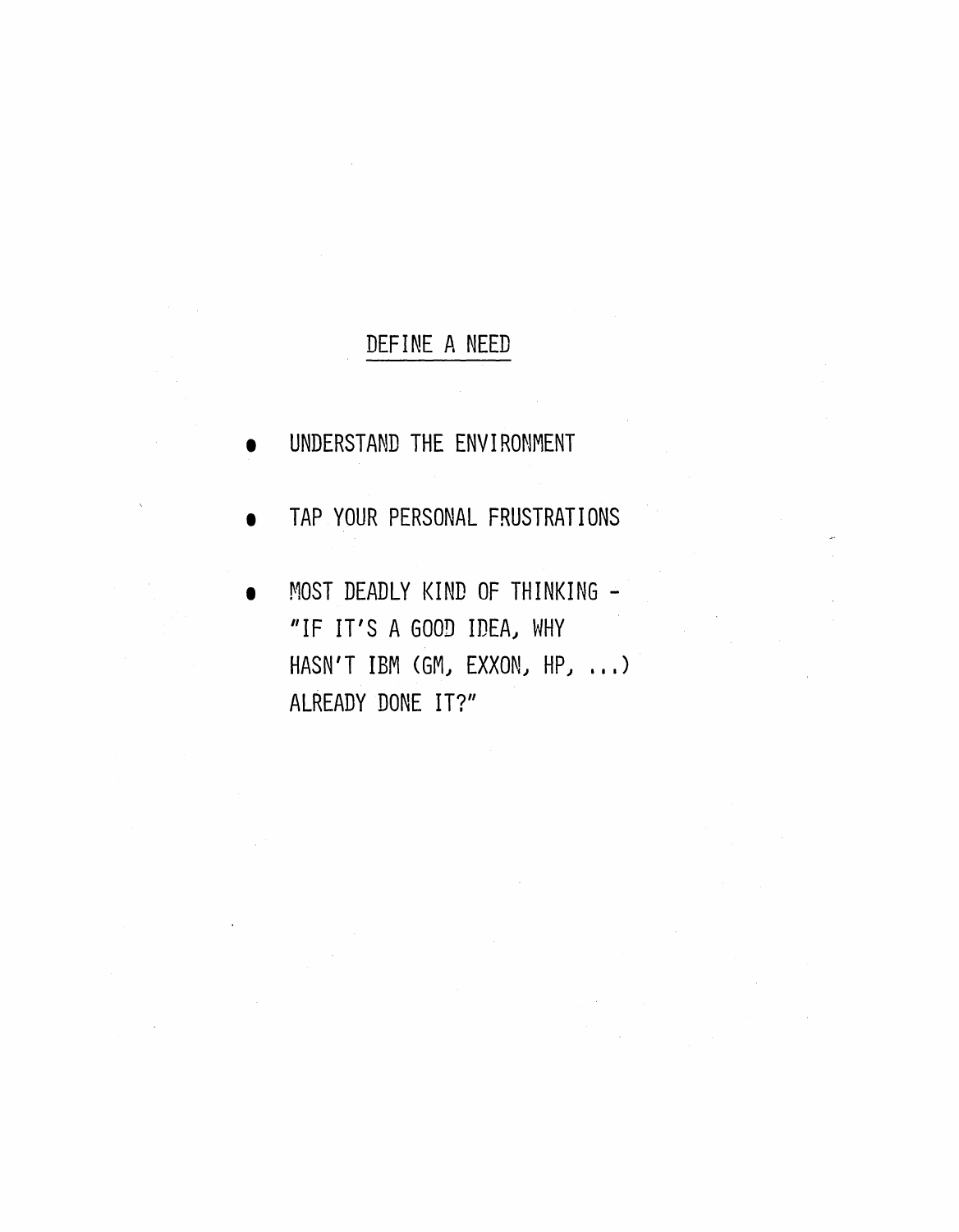#### DEFINE AND UNDERSTAND THE CUSTOMER

- WHAT IS VALUE TO THIS CUSTOMER?
- HOW WILL THE PRODUCT BE PURCHASED? (WHOSE MONEY) APPROVALS) ETC.)
- WHAT IS THE CUSTOMER'S HISTORY OF READILY ACCEPTING NEW PRODUCTS?
- WILL PRODUCT CHANGE FUNDAMENTAL WAYS OF OPERATING AND THINKING?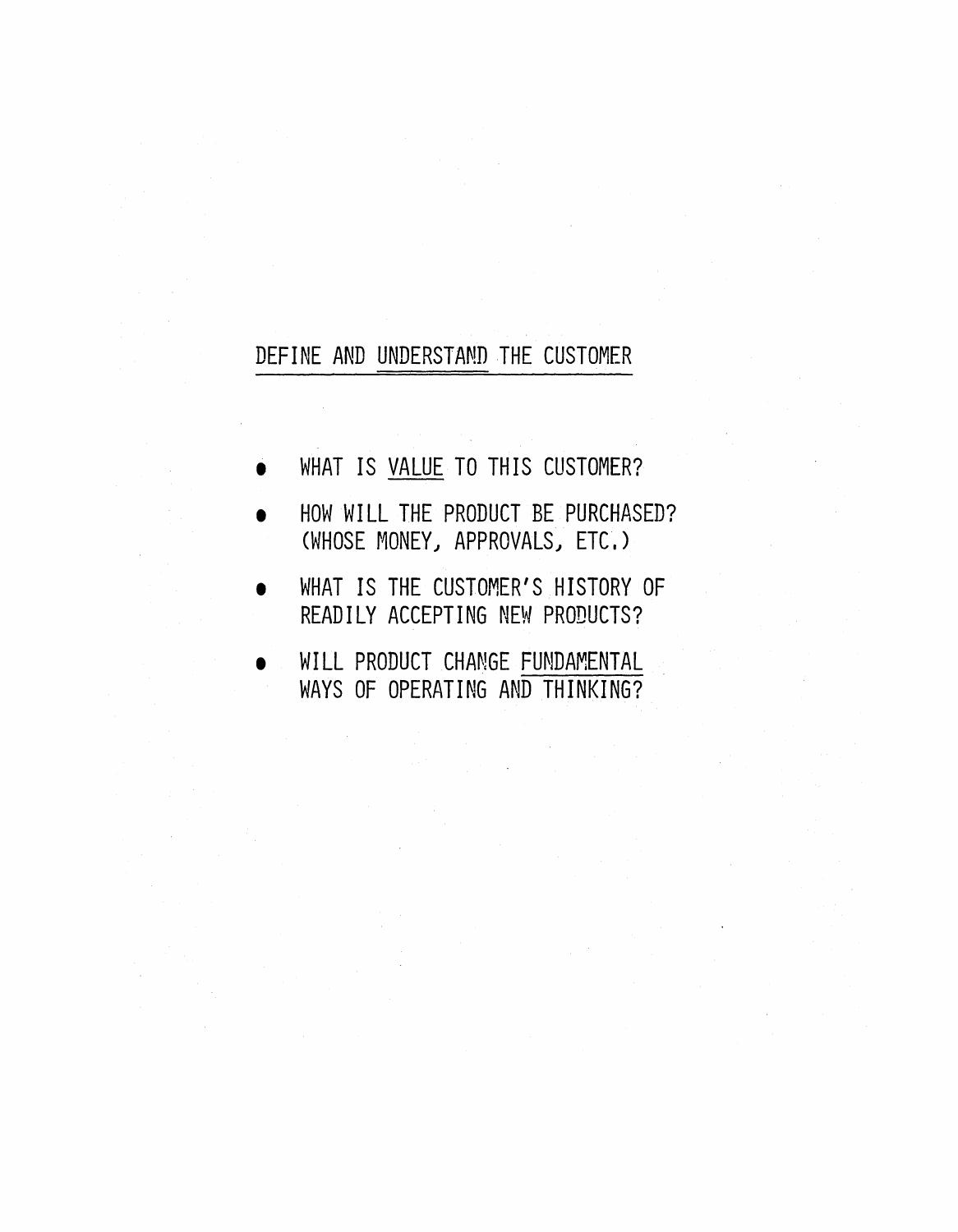# SOME ENVIRONMENTS WITH CRITICAL NEEDS

 $\sim$ 

- THE OFFICE
- . THE FACTORY

 $\mathcal{L}$ 

• EDUCATION

 $\hat{\boldsymbol{\beta}}$ 

 $\omega \rightarrow \omega$ 

 $\lambda$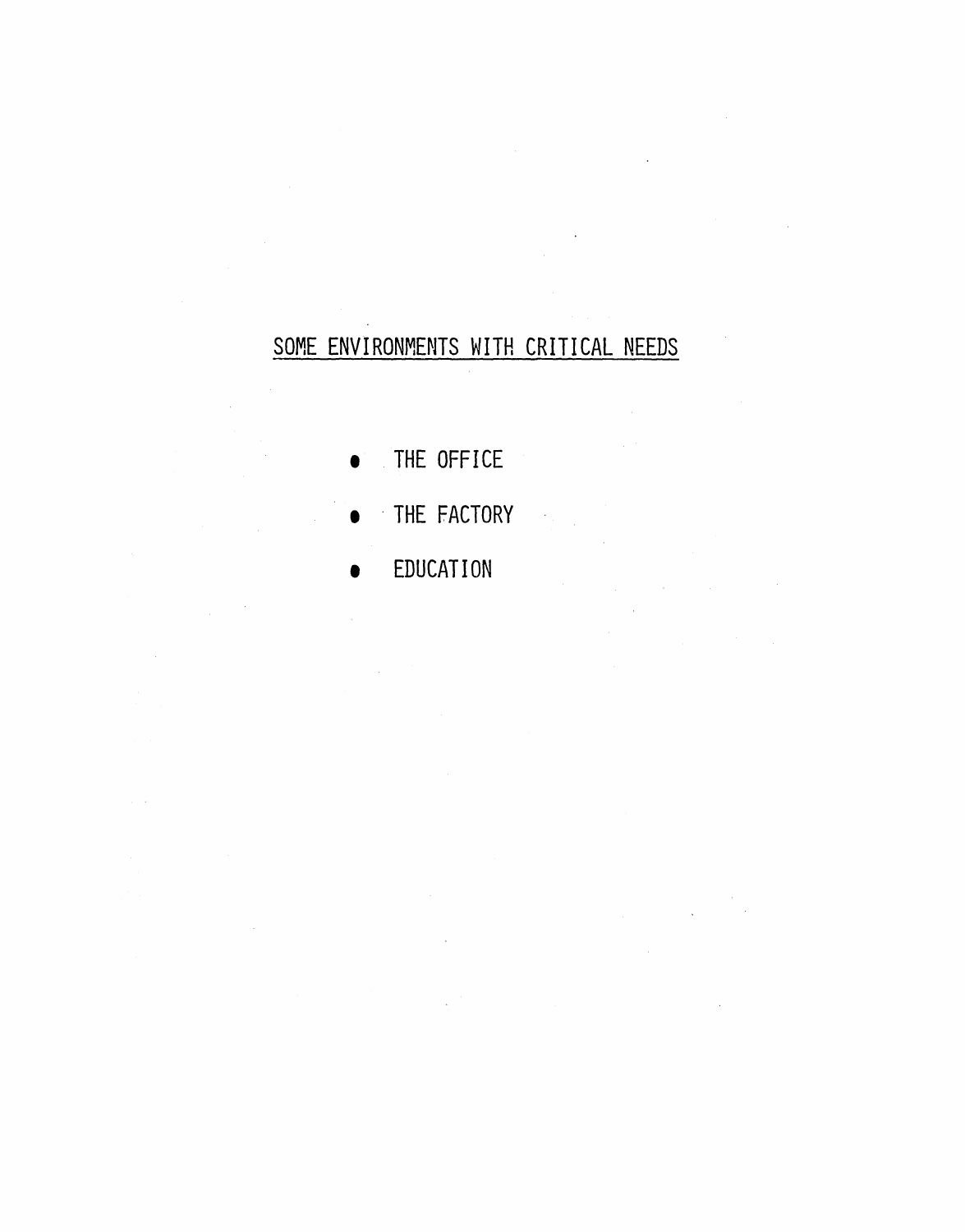# COMPARISON OF OFFICE AND PRODUCTION WORKERS

|            | <b>ANNUAL</b><br>PRODUC-<br><b>TIVITY</b> | LABOR FORCE |               | <b>CAPITAL</b><br>INVEST-<br><b>MENT</b><br><b>PER</b> |
|------------|-------------------------------------------|-------------|---------------|--------------------------------------------------------|
|            | <b>INCREASE</b>                           | SIZE        | <b>GROWTH</b> | <b>PERSON</b>                                          |
| OFFICE     | 0.4%                                      | 45M         | 2.3%          | \$2,300                                                |
| PRODUCTION | 0.6%                                      | 30M         | 0.8%          | \$25,000                                               |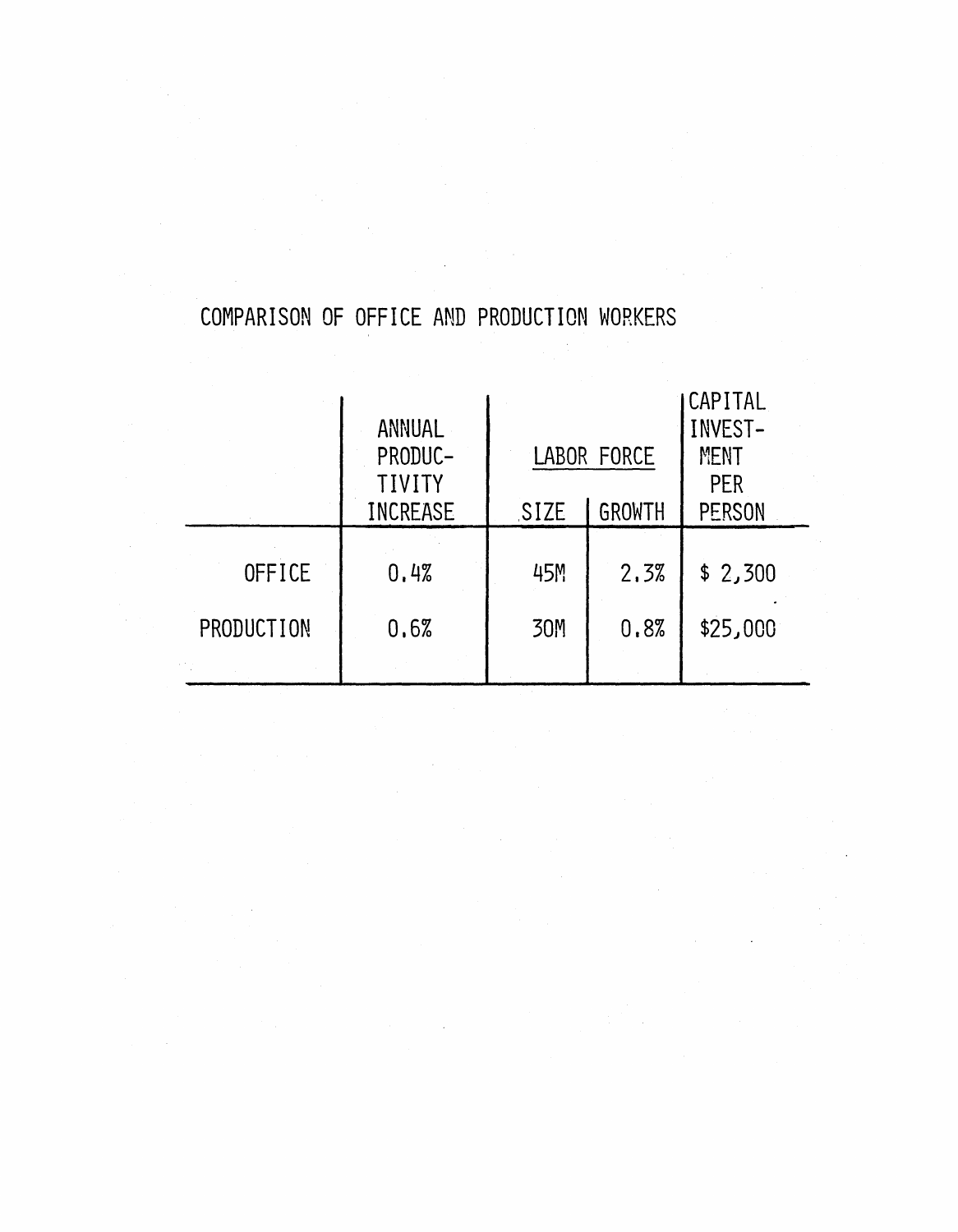# WHAT HAPPENS IN THE OFFICE?

![](_page_12_Figure_1.jpeg)

 $\mathcal{L}_{\mathcal{A}}$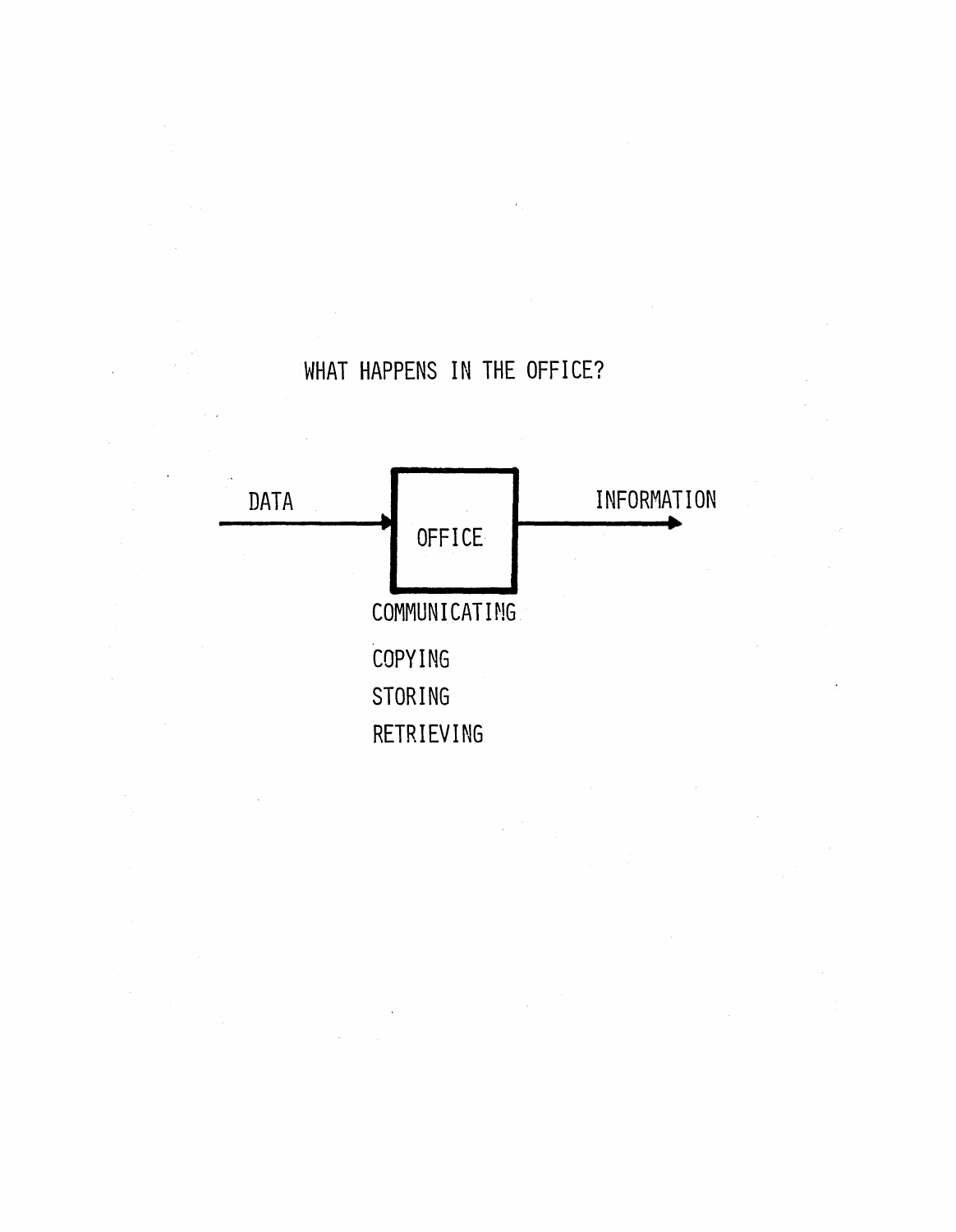# WHO IS THE CUSTOMER?

CLERK - TYPIST - SECRETARY  $\sim$   $\epsilon$  .

 $\label{eq:2.1} \begin{array}{l} \mathcal{L}_{\text{max}} = \frac{1}{2} \left( \frac{1}{2} \right) \left( \frac{1}{2} \right) \left( \frac{1}{2} \right) \left( \frac{1}{2} \right) \left( \frac{1}{2} \right) \left( \frac{1}{2} \right) \left( \frac{1}{2} \right) \left( \frac{1}{2} \right) \left( \frac{1}{2} \right) \left( \frac{1}{2} \right) \left( \frac{1}{2} \right) \left( \frac{1}{2} \right) \left( \frac{1}{2} \right) \left( \frac{1}{2} \right) \left($ 

OFFICE SUPERVISOR

 $\sim 10$ 

• MANAGERS AT ALL' LEVELS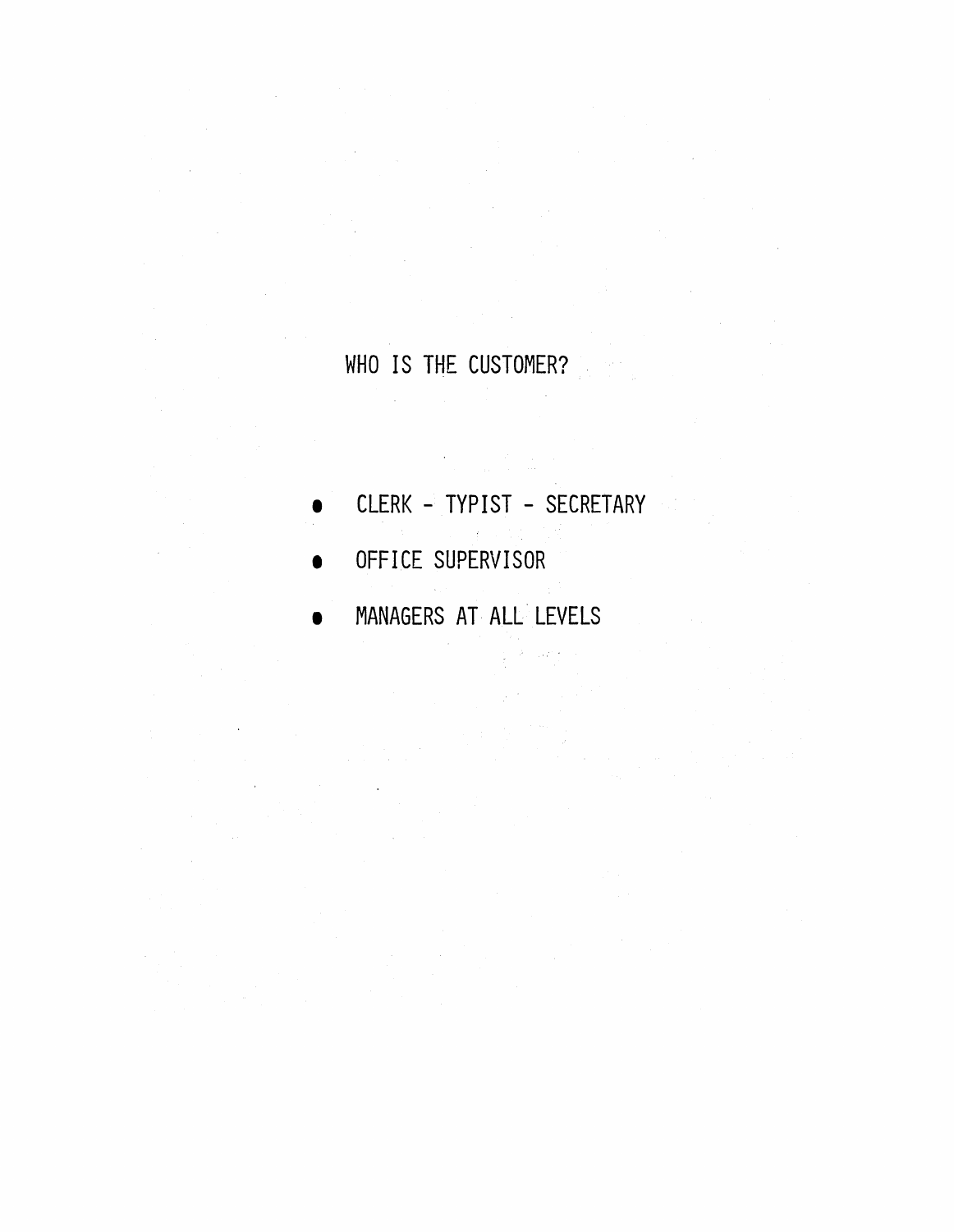# WHAT IS VALUE?

 $\mathcal{L}_{\mathcal{L}}$ 

- TIME
- **ACCURACY**
- COST
- STORAGE SPACE
- AVAILABILITY OF INFORMATION

 $\label{eq:2.1} \frac{1}{2}\int_{\mathbb{R}^3}\frac{1}{\sqrt{2\pi}}\left(\frac{1}{\sqrt{2\pi}}\right)^2\frac{1}{\sqrt{2\pi}}\left(\frac{1}{\sqrt{2\pi}}\right)^2\frac{1}{\sqrt{2\pi}}\left(\frac{1}{\sqrt{2\pi}}\right)^2\frac{1}{\sqrt{2\pi}}\frac{1}{\sqrt{2\pi}}\frac{1}{\sqrt{2\pi}}\frac{1}{\sqrt{2\pi}}\frac{1}{\sqrt{2\pi}}\frac{1}{\sqrt{2\pi}}\frac{1}{\sqrt{2\pi}}\frac{1}{\sqrt{2\pi}}\frac{1}{\sqrt{$ 

 $\sim 10^7$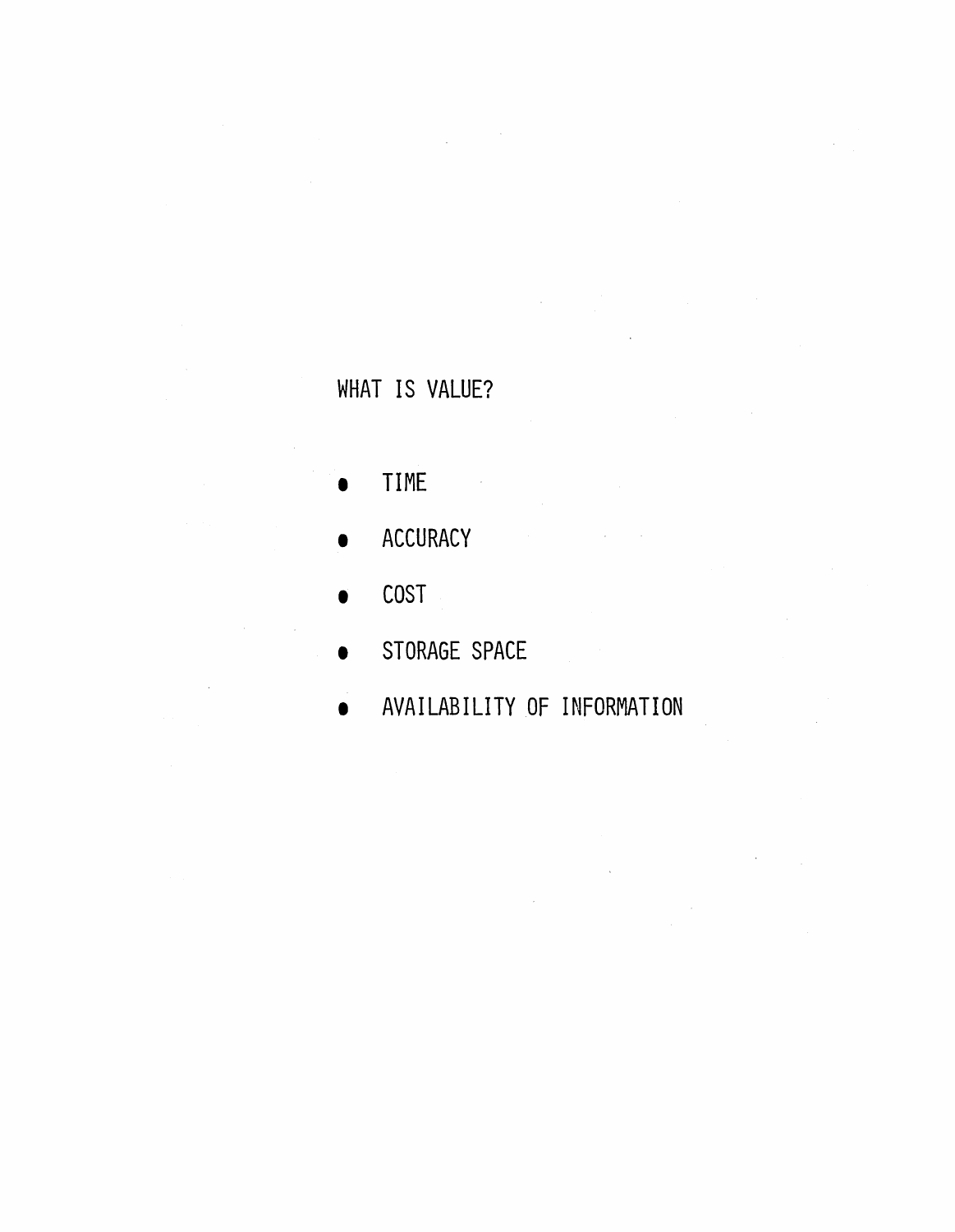#### WHAT ARE THE APPLICABLE NEW TECHNOLOGIES?

- MAN-MACHINE INTERFACE SOFTWARE + COMPUTATIONAL POWER + LOW COST MEMORY
- ELECTRONIC MAIL FACSIMILE
- SPEECH RECOGNITION AND GENERATION
- THE LOW-COST, LETTER QUALITY PRINTER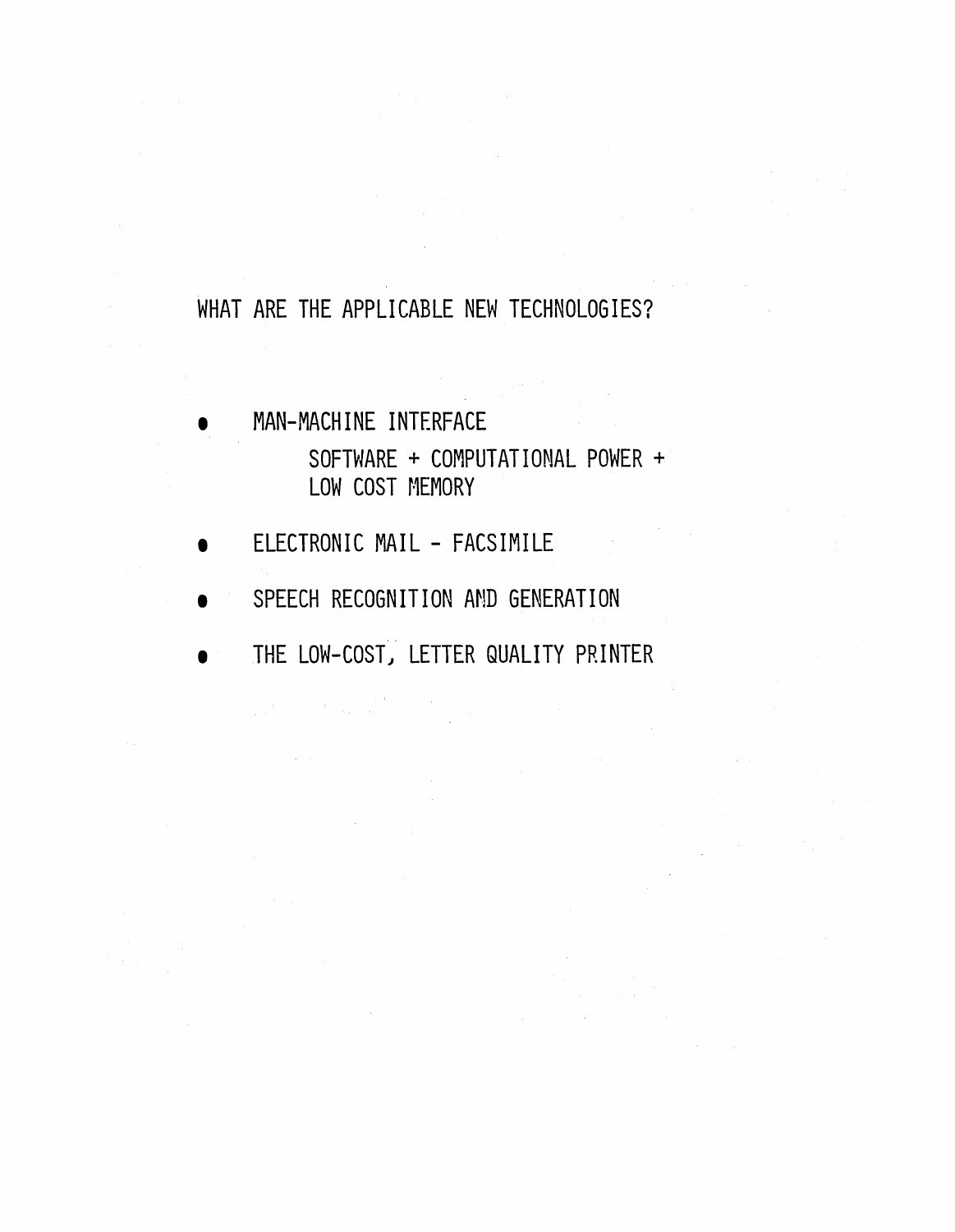#### THE FACTORY

### . PROBLEM: U.S. PRODUCTIVITY IS NOT INCREASING

#### SOLUTION: INVEST IN MORE CAPITAL EQUIPMENT

# YES, BUT WHAT CAPITAL EQUIPMENT?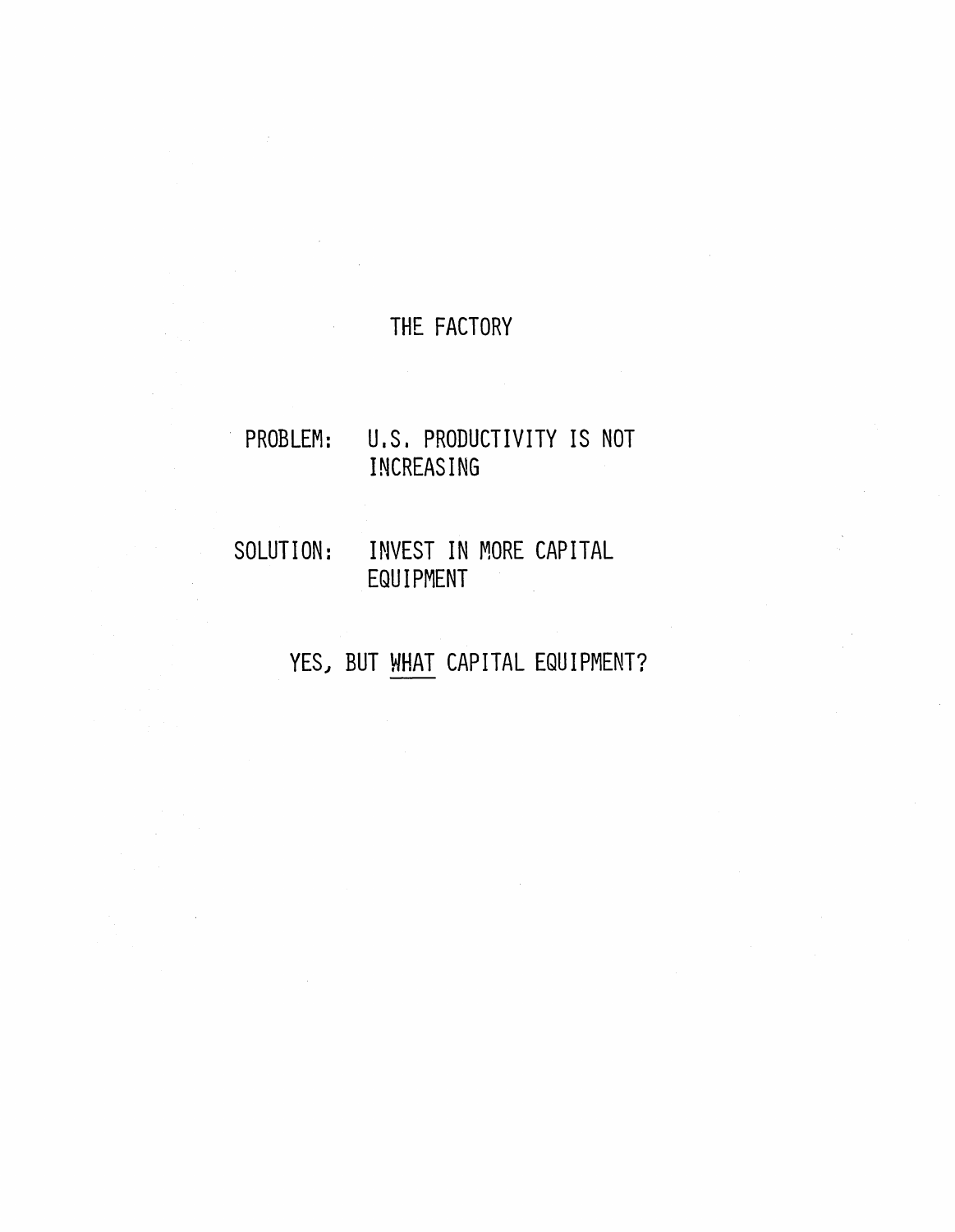# NEEDS OF THE FACTORY

- REDUCTION OF JOB REPETITIVENESS
- IMPROVED QUALITY CONTROL
- BETTER TRAINING
- INCREASED SAFETY
- ENERGY REDUCTION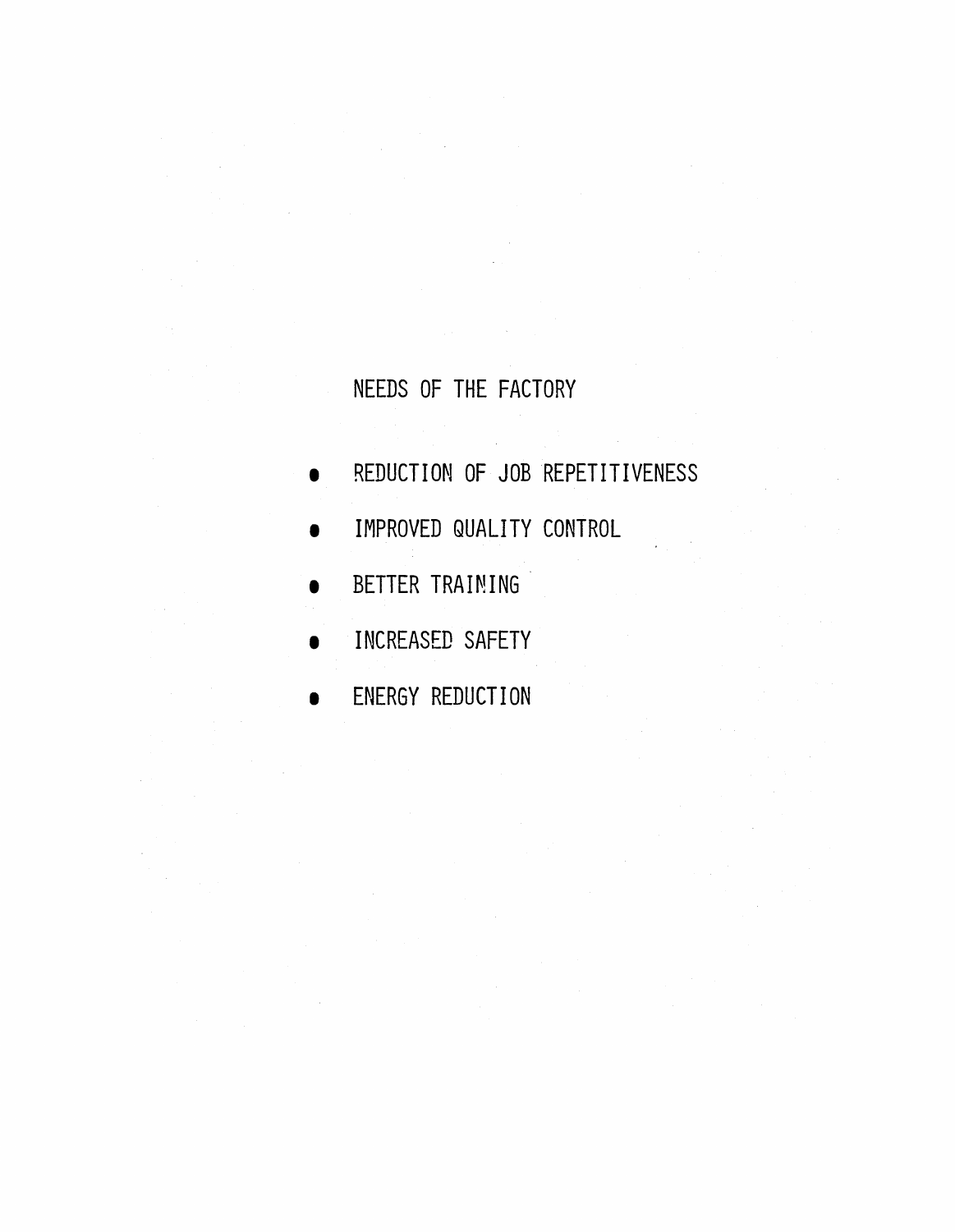# WHO IS THE CUSTOMER?

THE DIRECT LABOR PERSON

# WHAT IS THE VALUE?

- JOB INTEREST
- **SAFETY**

 $\bar{z}$ 

• PRODUCTIVITY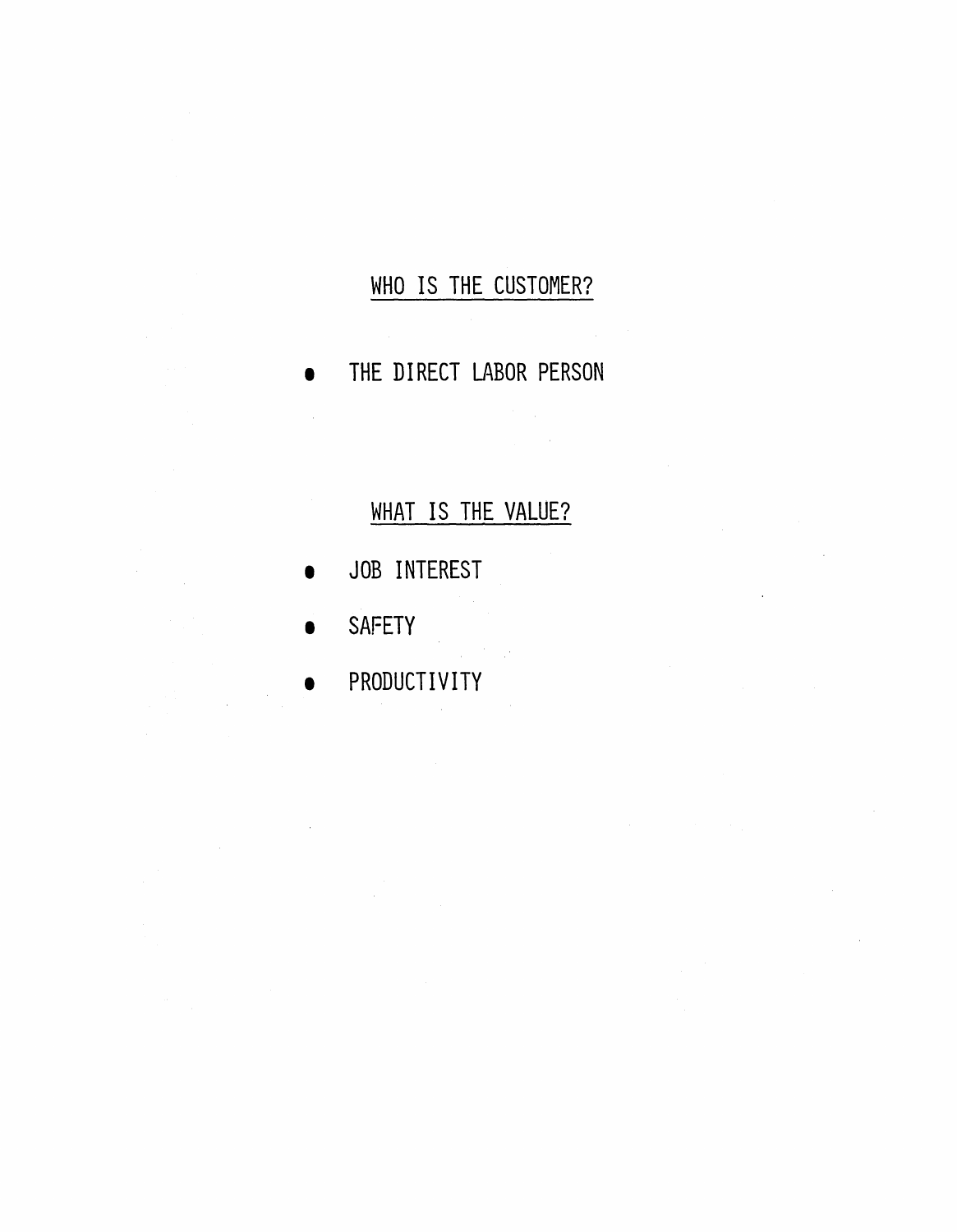#### .WHAT ARE THE APPLICABLE NEW TECHNOLOGIES?

- **ROBOTICS**
- VOICE CONTROL
- INTELLIGENT CAMERAS
- MICROCOMPUTERS GRAPHIC DISPLAYS EDUCATION PROCESS MONITORING AND DISPLAY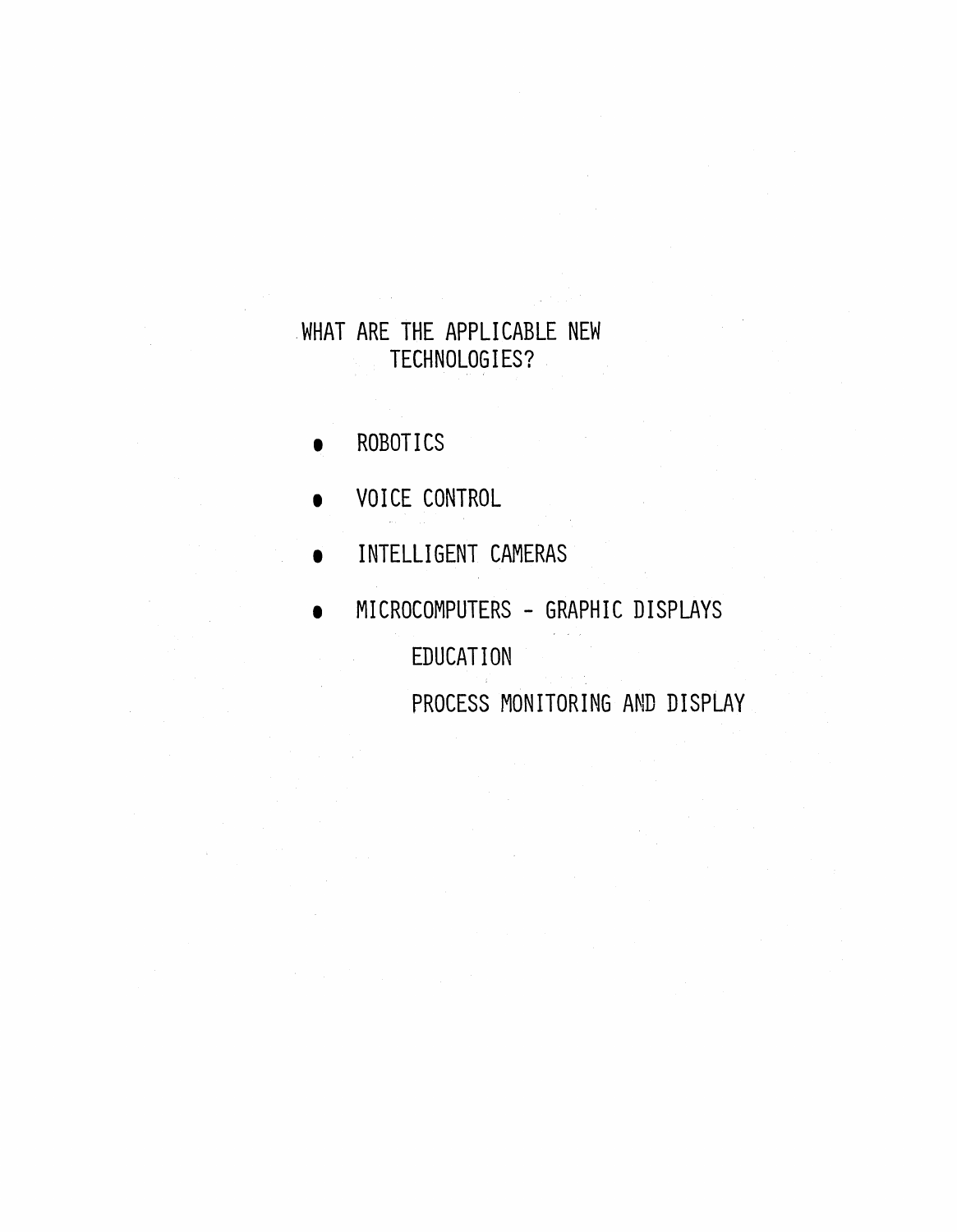### NEEDS OF EDUCATION

- INDIVIDUAL INSTRUCTION
- CREATIVE AND "VISUAL" TEACHING AIDS
- REDUCTION OF ADMINISTRATIVE BURDENS

 $\sim$ 

**• TEACHER RE-EDUCATION**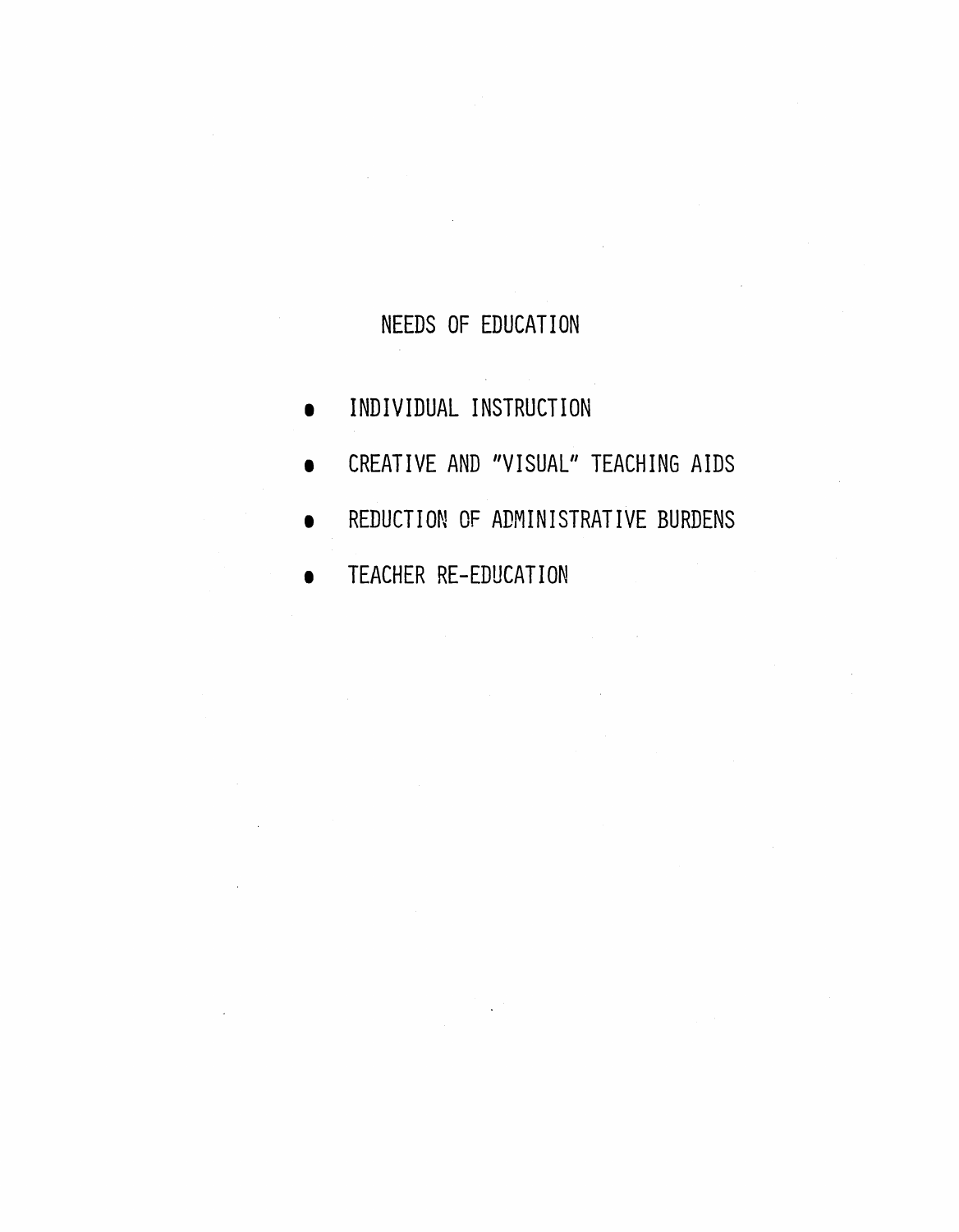# WHO IS THE EDUCATION CUSTOMER?

- **TEACHER**
- ADMINISTRATOR

### WHAT IS VALUE?

- EDUCATIONAL EFFECTIVENESS
- SELF-MOTIVATED STUDENTS
- ADMINISTRATIVE PRODUCTIVITY
- ACCESS TO INFORMATION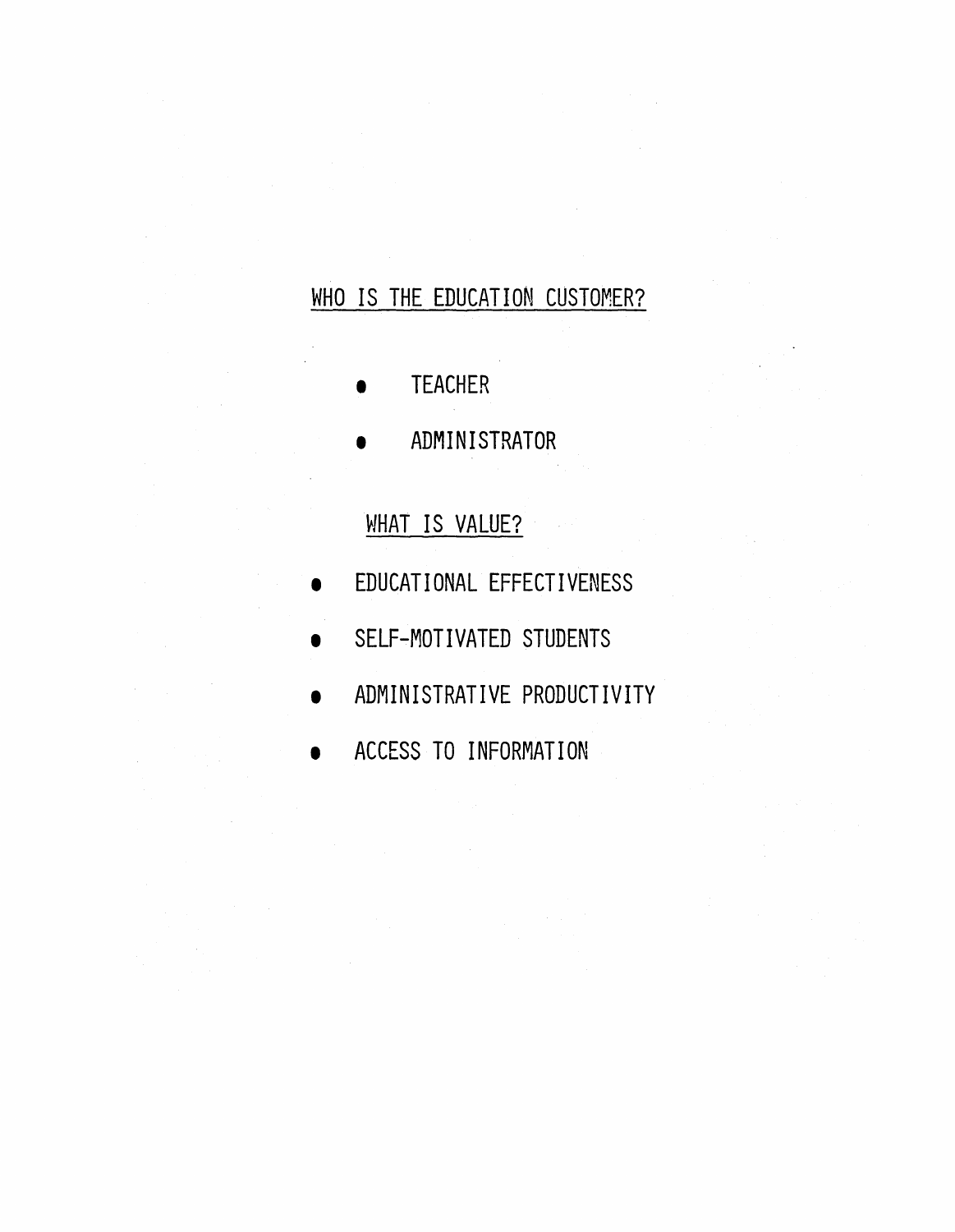#### APPLICABLE NEW TECHNOLOGIES

- **•** ELECTRONIC (TEACHING) GAMES
- PERSONAL COMPUTERS

COLOR GRAPHICS

SOUND

 $\mathcal{L}^{\pm}$ 

RECORD KEEPING

TEACHER RE-EDUCATION

• COMPUTER NETWORKS

THE "LIBRARY OF CONGRESS" AT YOUR FINGERTIPS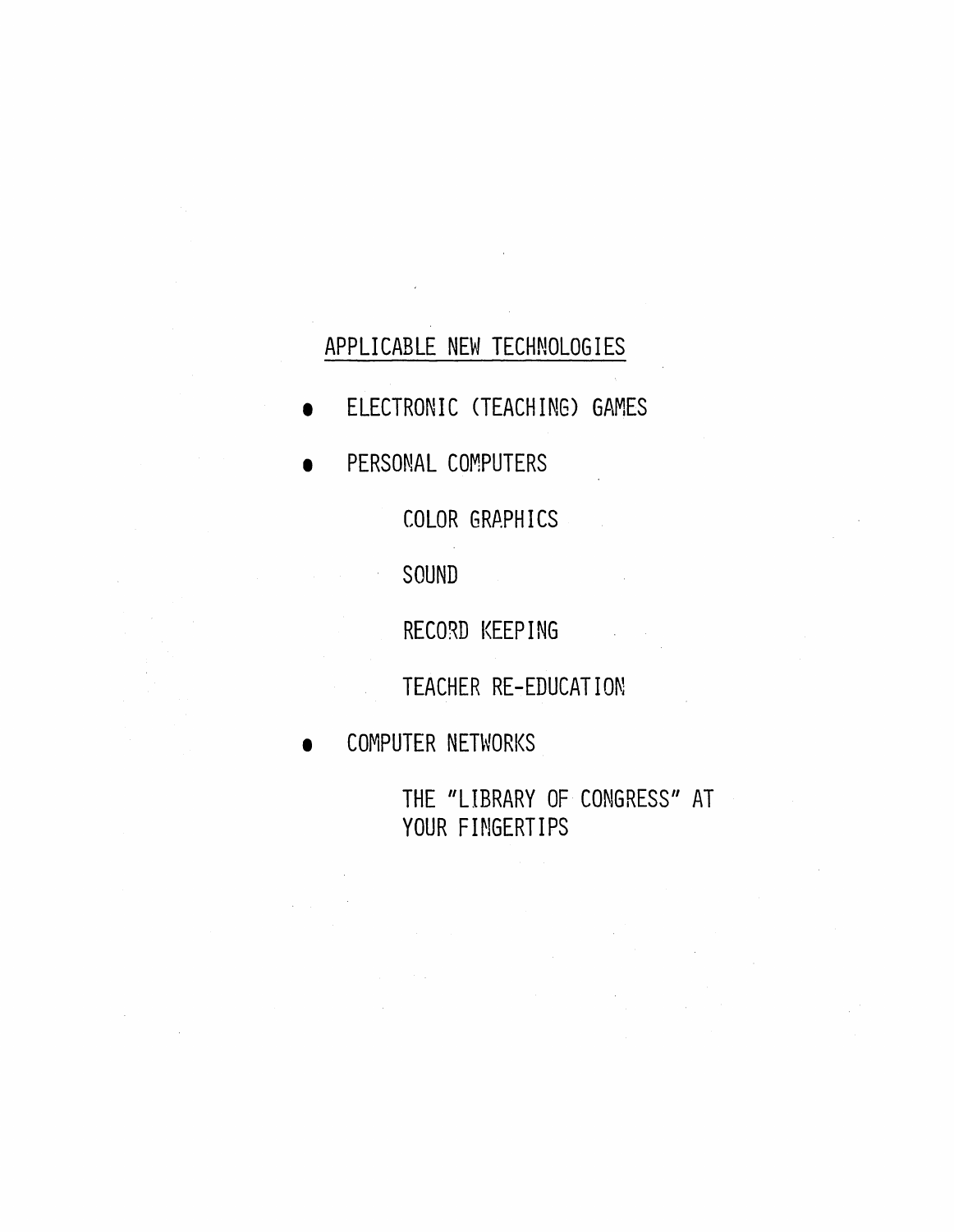#### APPLYING TECHNOLOGY

• CHARACTERISTICS OF SUCCESSES AND FAILURES

HISTORY OF TECHNOLOGY

PERSONAL EXPERIENCE

INSIGHT BASED ON AVAILABLE DATA

ASK THE "EXPERTS" BUT USE OWN JUDGEMENT

EVALUATE THE RISK

LOCAL RISK

GLOBAL RISK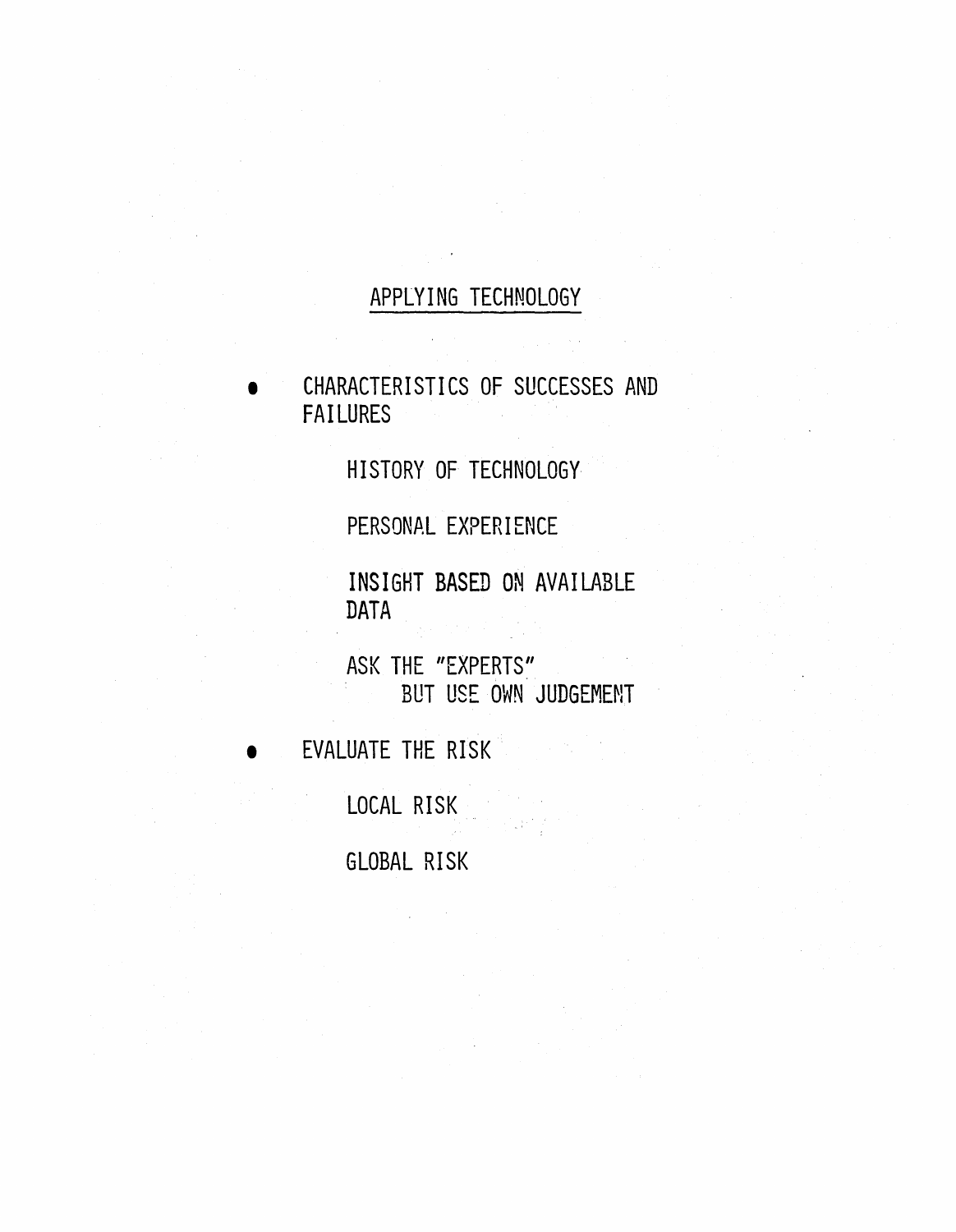#### RISK EVALUATION FOR COMPUTER SYSTEM

PRODUCT RISK =

TECHNOLOGY \* ARCHITECTURE \* SOFTWARE \* MARKET<br>RISK RISK RISK RISK RISK RISK RISK RISK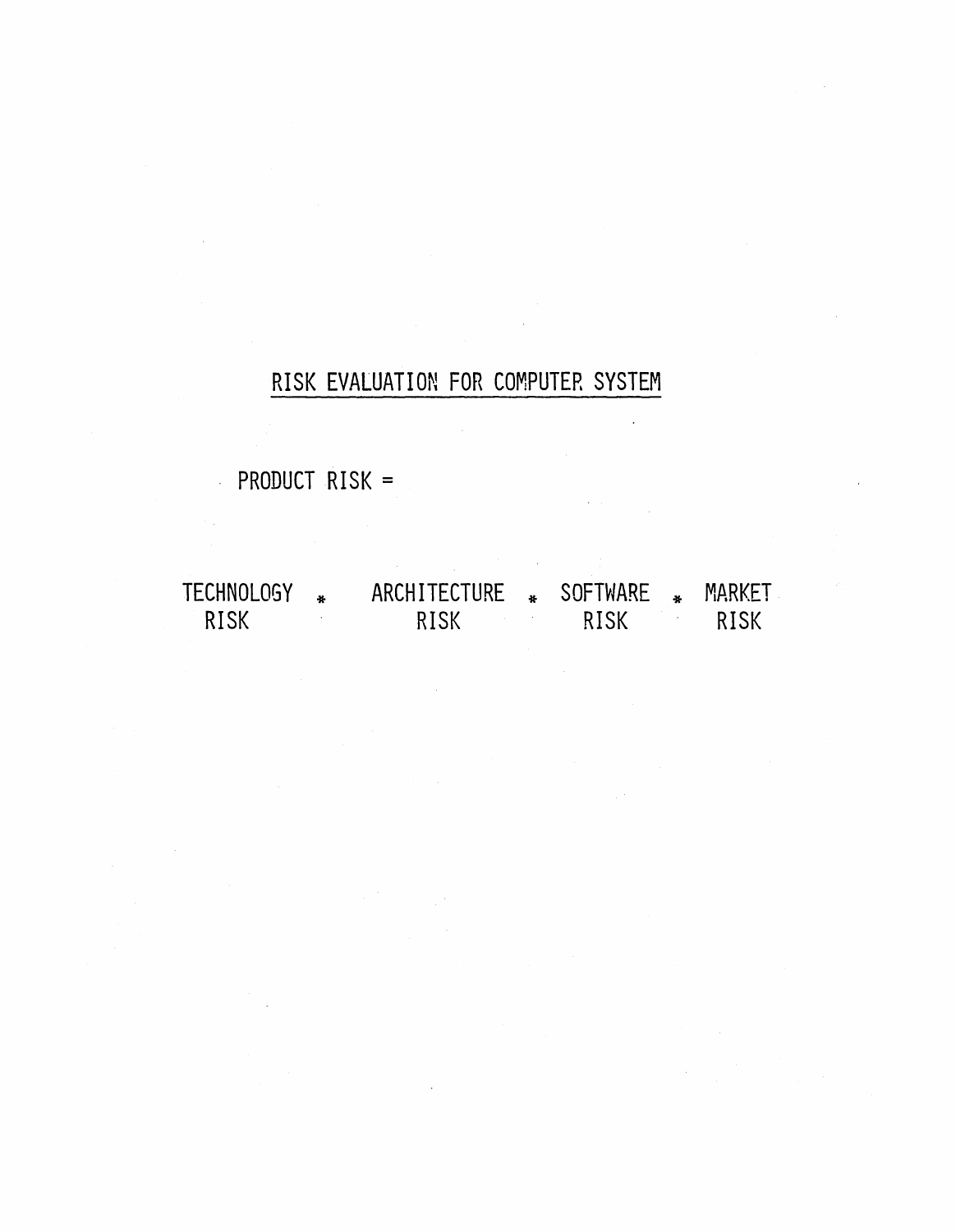# TECHNOLOGY RISK

- NEW PROCESS?
- NEW MATERIALS?
- NEW TESTING METHODS?
- **NUMBER OF SUPPLIERS?**
- **EFFECT OF MARGINAL QUALITY?**
- LONG TERM RELIABILITY LIABILITY IMPACT
- CONTINUING RESEARCH LONG TERM VIABILITY
- FALL BACK STRATEGY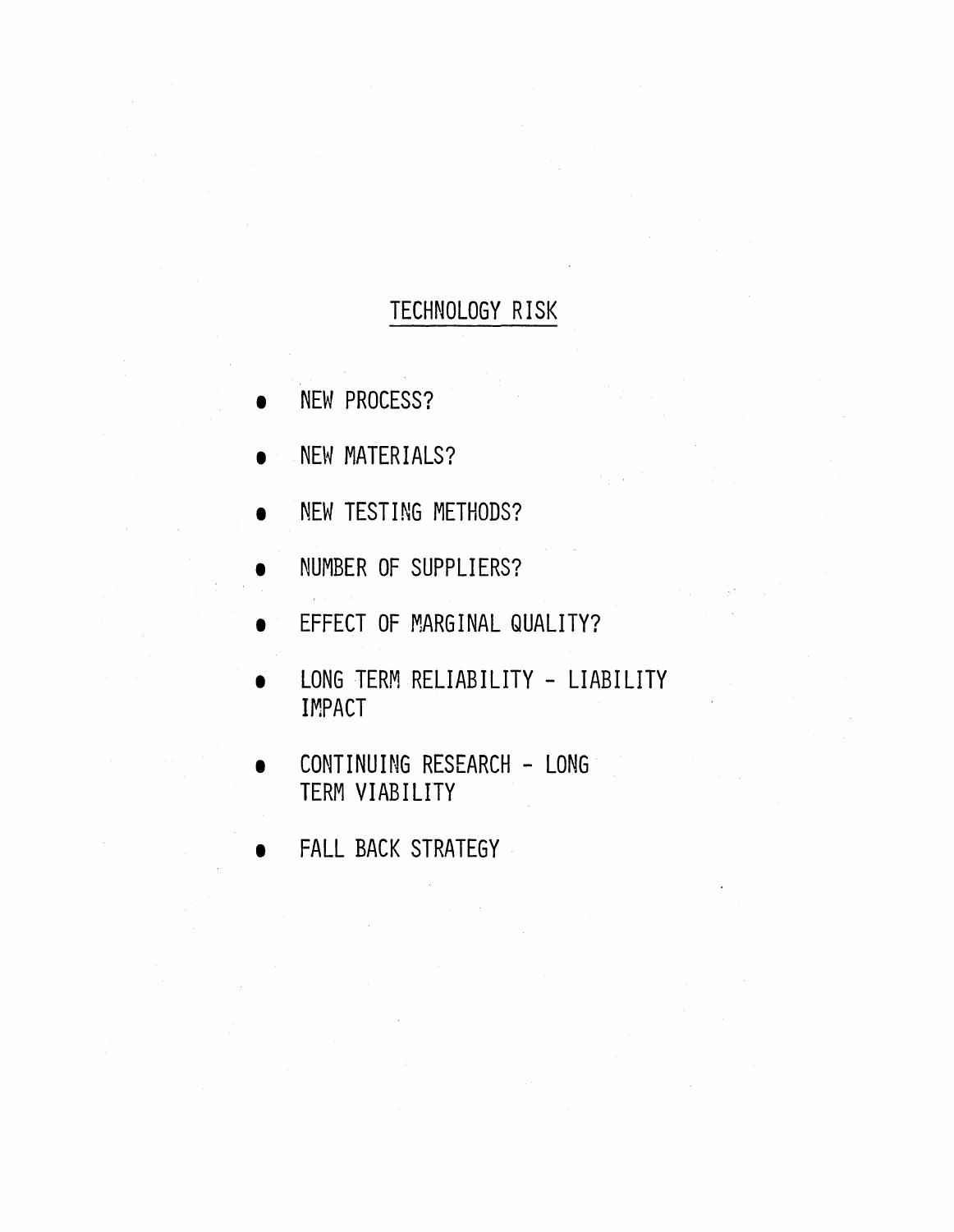# ARCHITECTURE RISK

- AVAILABILITY OF COMPONENTS
- MARGIN OF ERROR IN PERFORMANCE **ESTIMATES**

 $\sim 10^{11}$ 

 $\mathcal{A}^{\mathcal{A}}$  and

- **IMPACT ON SERVICE**
- PERIPHERAL AVAILABILITY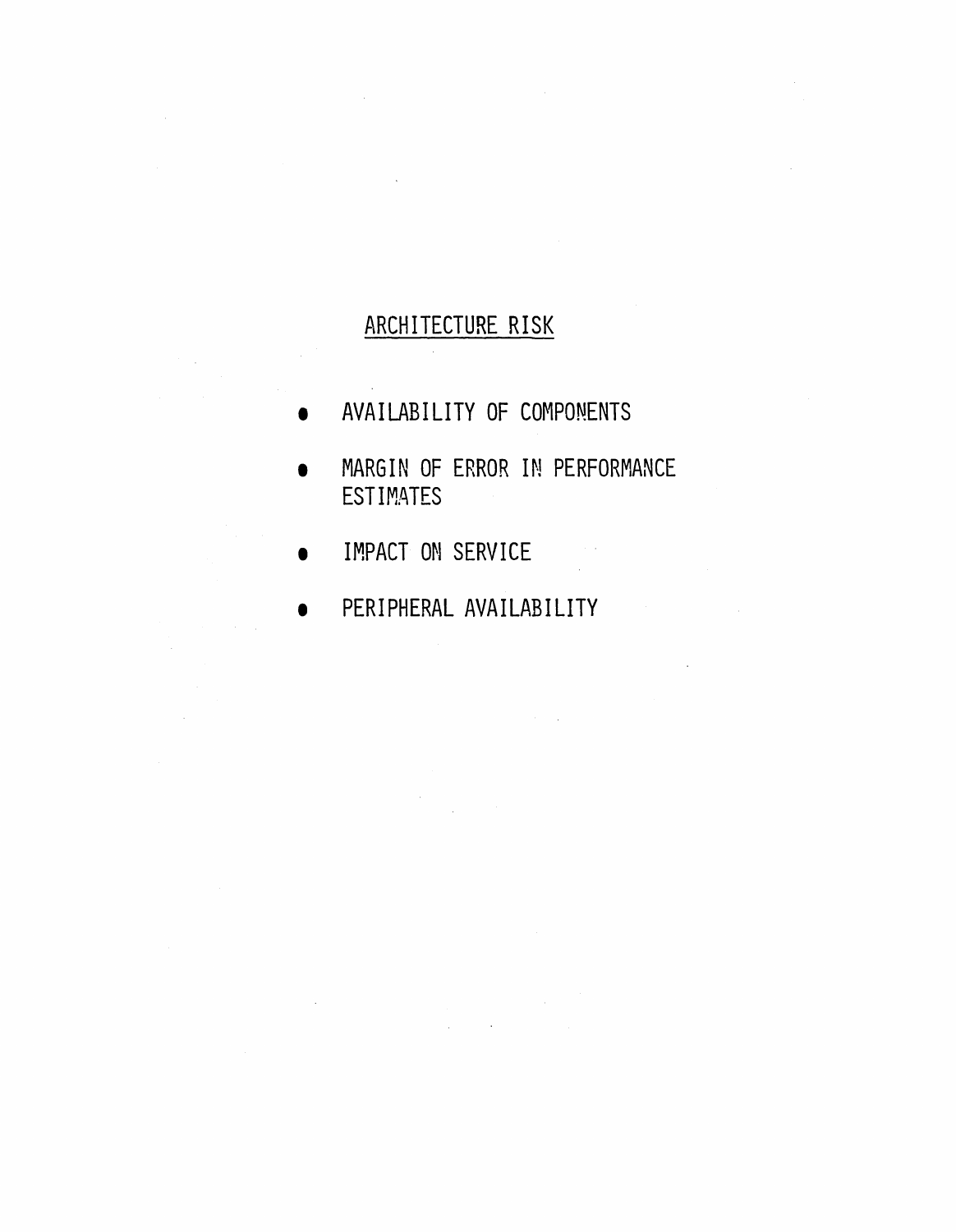# SOFTWARE RISK

- DEGREE OF COr~PATIBILITY
- **INTEGRATION AND CHECK OUT TIME**
- RELIABILITY
- DOCUMENTATION
- TRAINING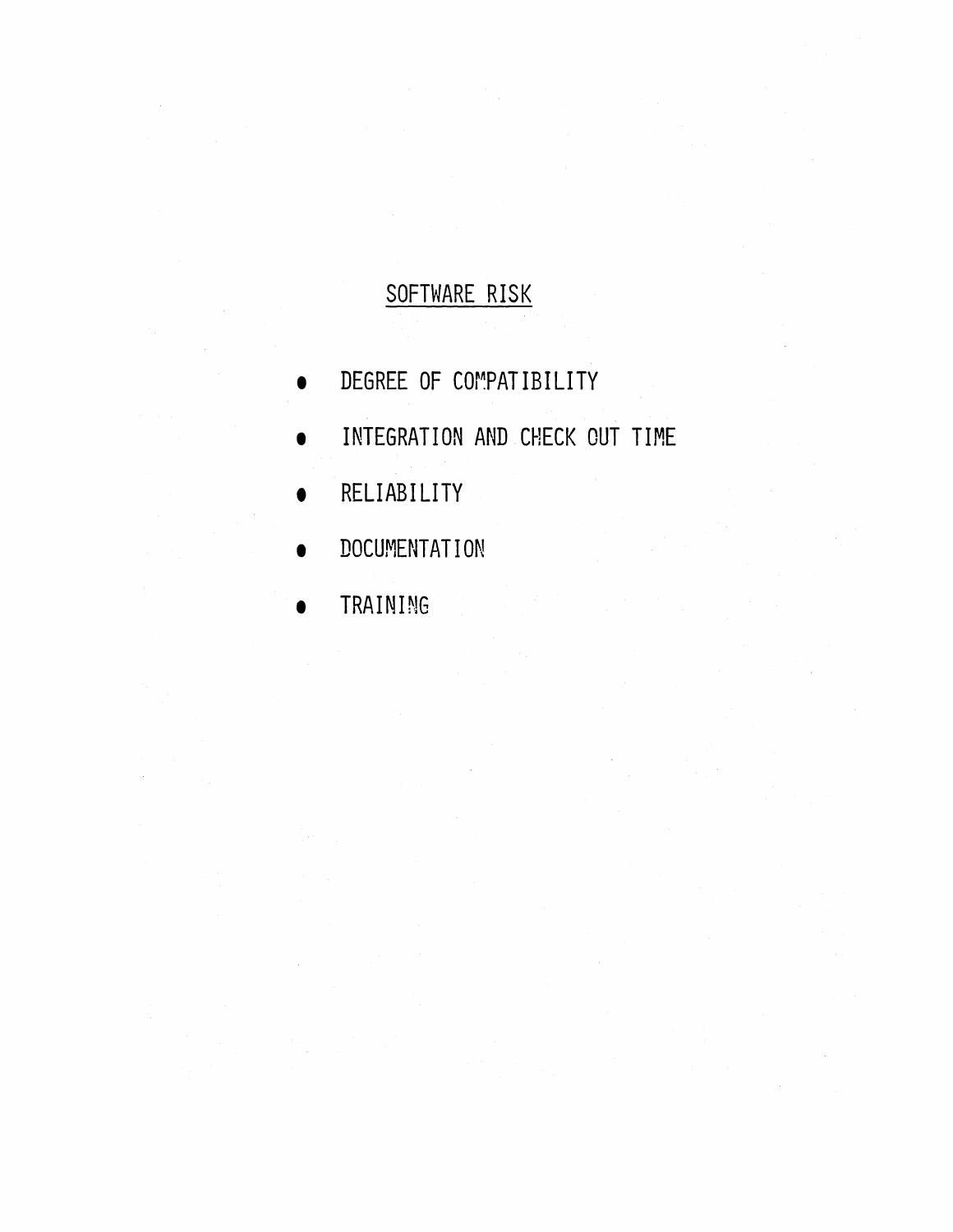### MARKET RISK

- ACCEPTABILITY OF "NEW" IDEA
- AVAILABILITY OF APPLICATION SOFTWARE

 $\sim$ 

- COST OVER-RUNS
- **DISTRIBUTION CHANNELS**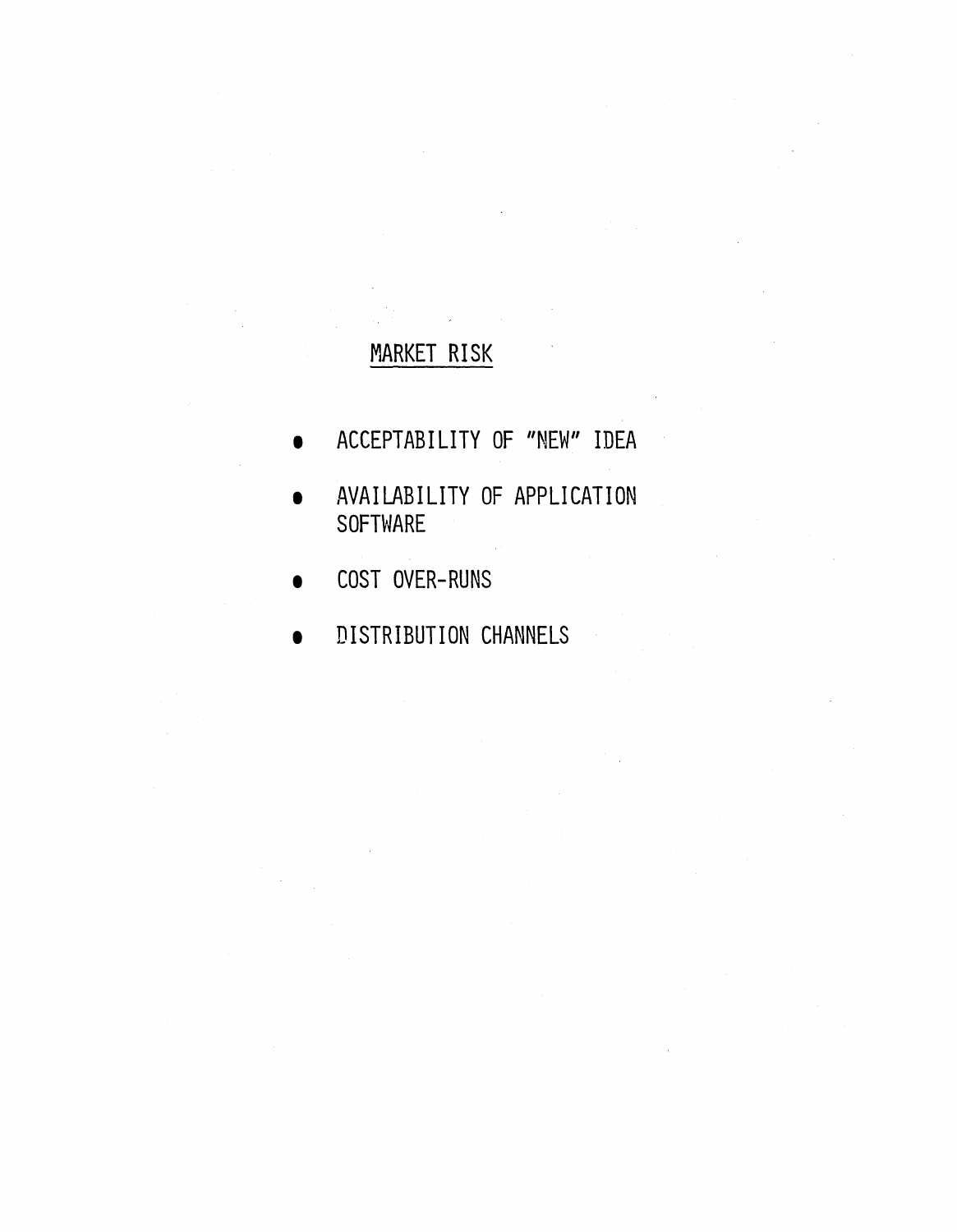#### MAKING THE PRODUCT HAPPEN

• ENGINEER

NEED FOR "CONCEPTUAL INTEGRITY" NEED FOR EXPERIENCE WITH SIMILAR PRODUCTS

SMALL GROUP

PLAN FOR ENHANCEMENTS) GROWTH

**INTEGRATE** 

ROLE OF ENTREPRENEUR FOCUS ON "THE CONTRIBUTION"

• DEMONSTRATE

SIMULATE SEE IT IN THREE DIMENSIONS BE OPEN TO CHANGE BUILD PROTOTYPES

• REWARD THE PEOPLE PSYCHOLOGICAL FINANCIAL PROFESSIONAL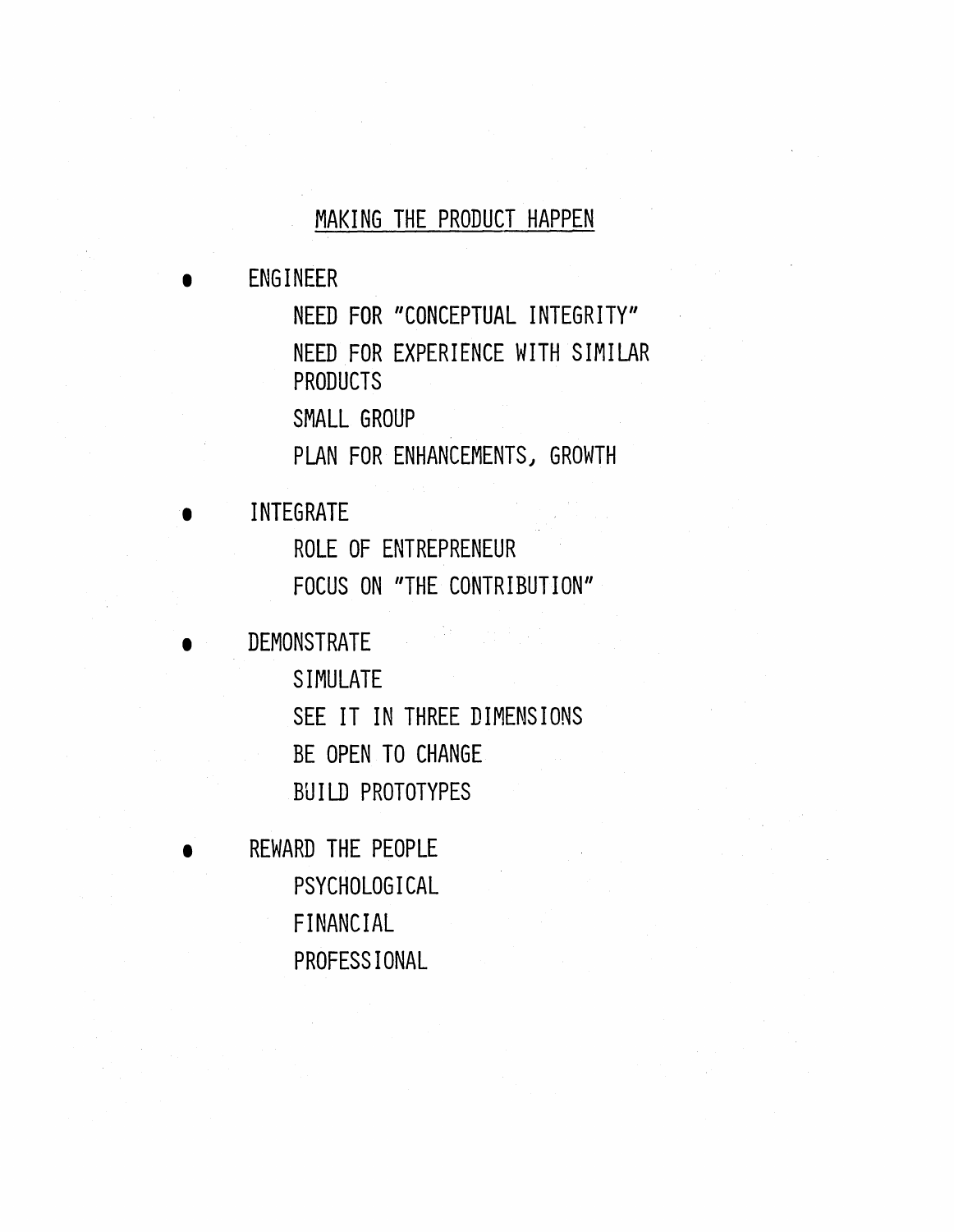# A CASE STUDY IN BIG COMPANY ENTREPRENEURIALISM: THE HP-35 CALCULATOR

 $\bar{\mathcal{A}}$ 

| TIME:     | 1970                                                                                                          |
|-----------|---------------------------------------------------------------------------------------------------------------|
| NEED:     | PORTABLE SCIENTIFIC COMPUTATION -<br>A SLIDE RULE REPLACEMENT                                                 |
| CUSTOMER: | 2 MILLION SCIENTISTS AND<br>ENGINEERS (U.S. ONLY)                                                             |
| VALUE:    | SPEED OF COMPUTATION<br><b>ACCURACY</b><br>PORTABILITY<br>DEPENDABILITY<br>REASONABLE COST (PERSONAL PRODUCT) |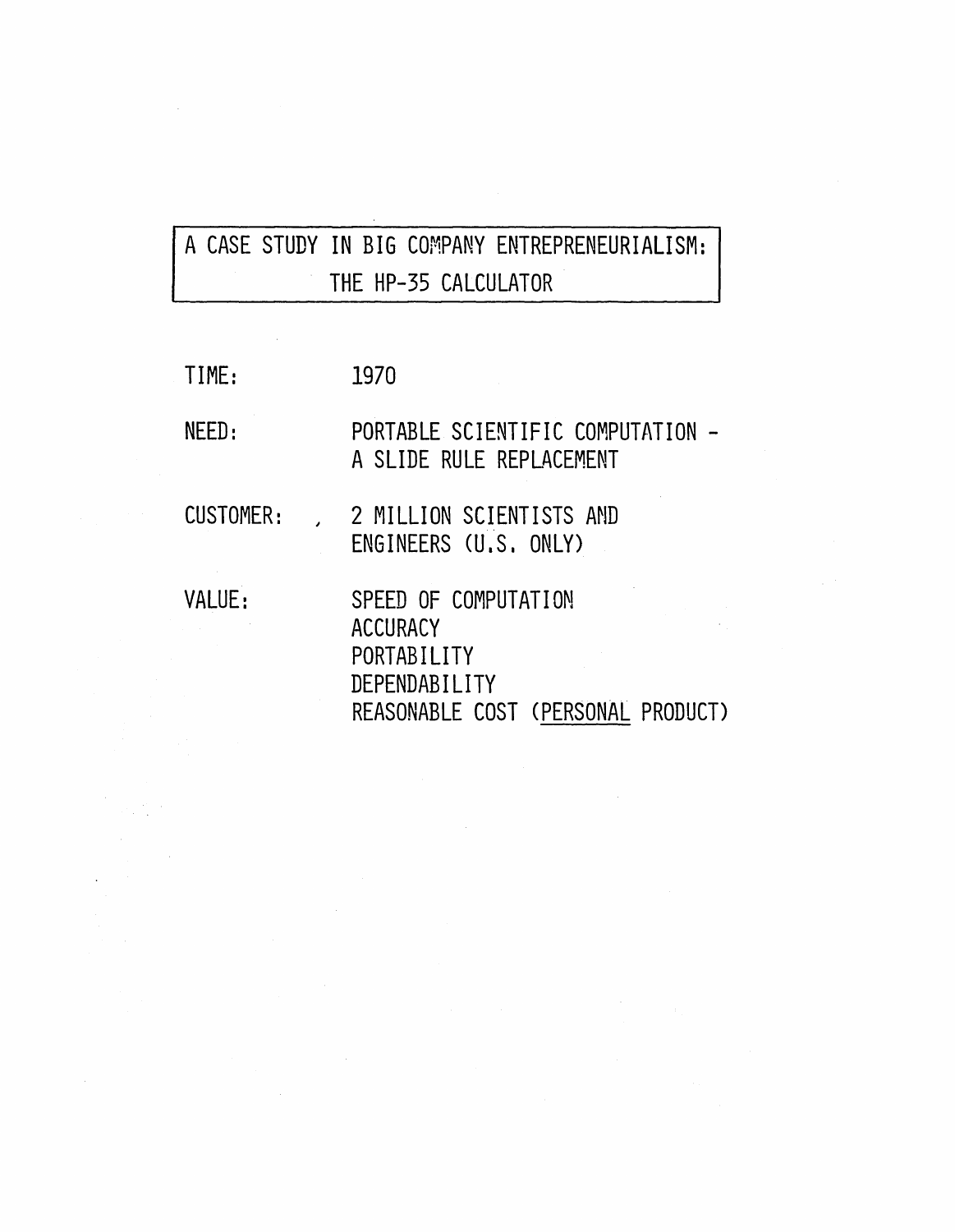#### HP-35

#### INNOVATION:

A PERSONAL, PORTABLE, SCIENTIFIC IO-DIGIT **CALCULATOR** 

TECHNOLOGY:

LOW-THRESHOLD, LOW POWER P-MOS LSI (ION IMPLANTATION)

LIGHT EMITTING DIODE DISPLAY (CUSTOM BIPOLAR DRIVERS)

"OILCAN" KEYBOARD

DECIMAL SCIENTIFIC ALGORITHMS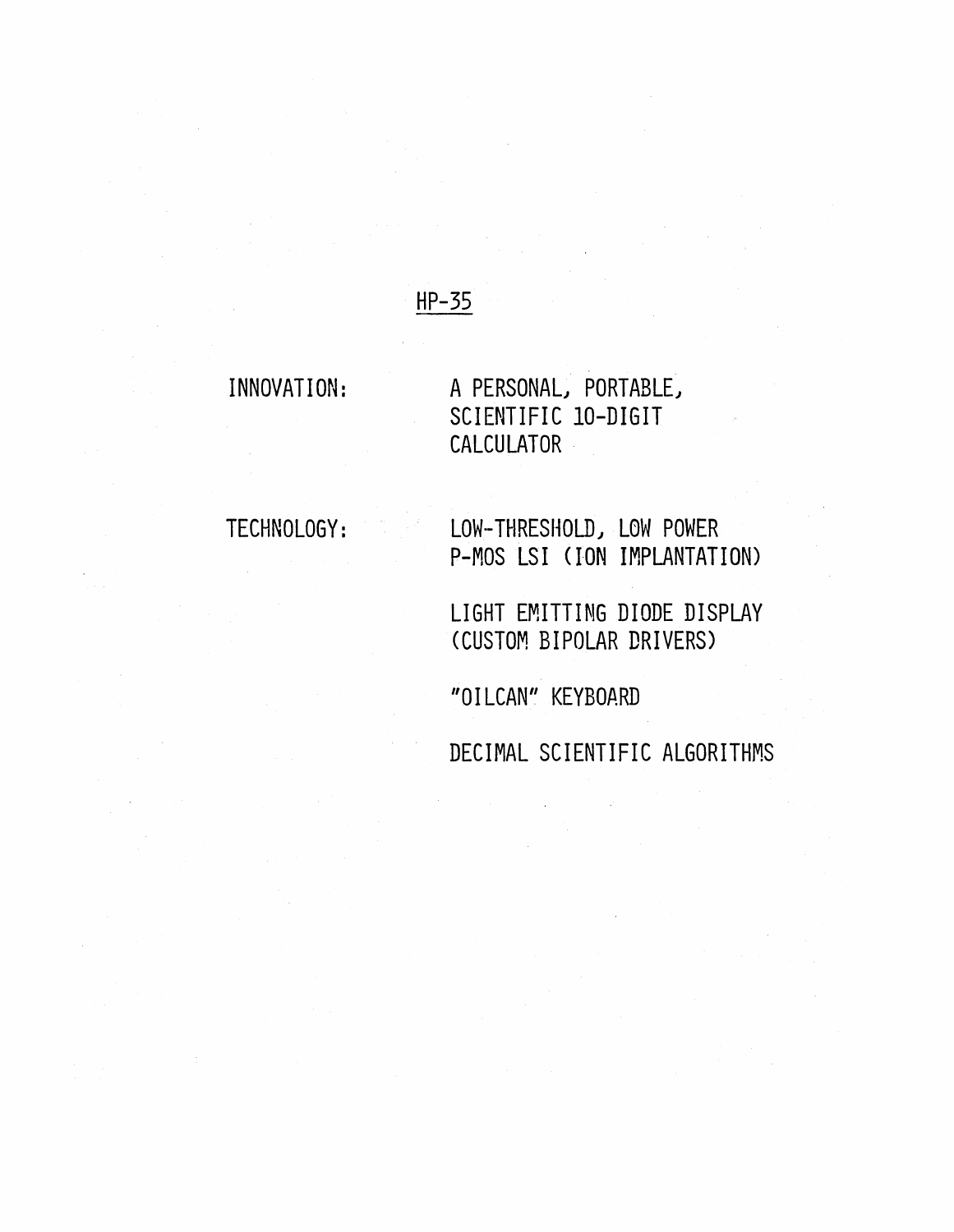### HP-35 RISK EVALUATION

RISK = TECHNOLOGY \* ARCHITECTURE \* SOFTWARE \* MARKET

TECHNOLOGY - HIGH ARCHITECTURE - LOW SOFTWARE - MEDIUM MARKET - MEDIUM

 $\Rightarrow$ MEDIUM OVERALL RISK, ESPECIALLY FOR A COMPANY SIZE OF H.P.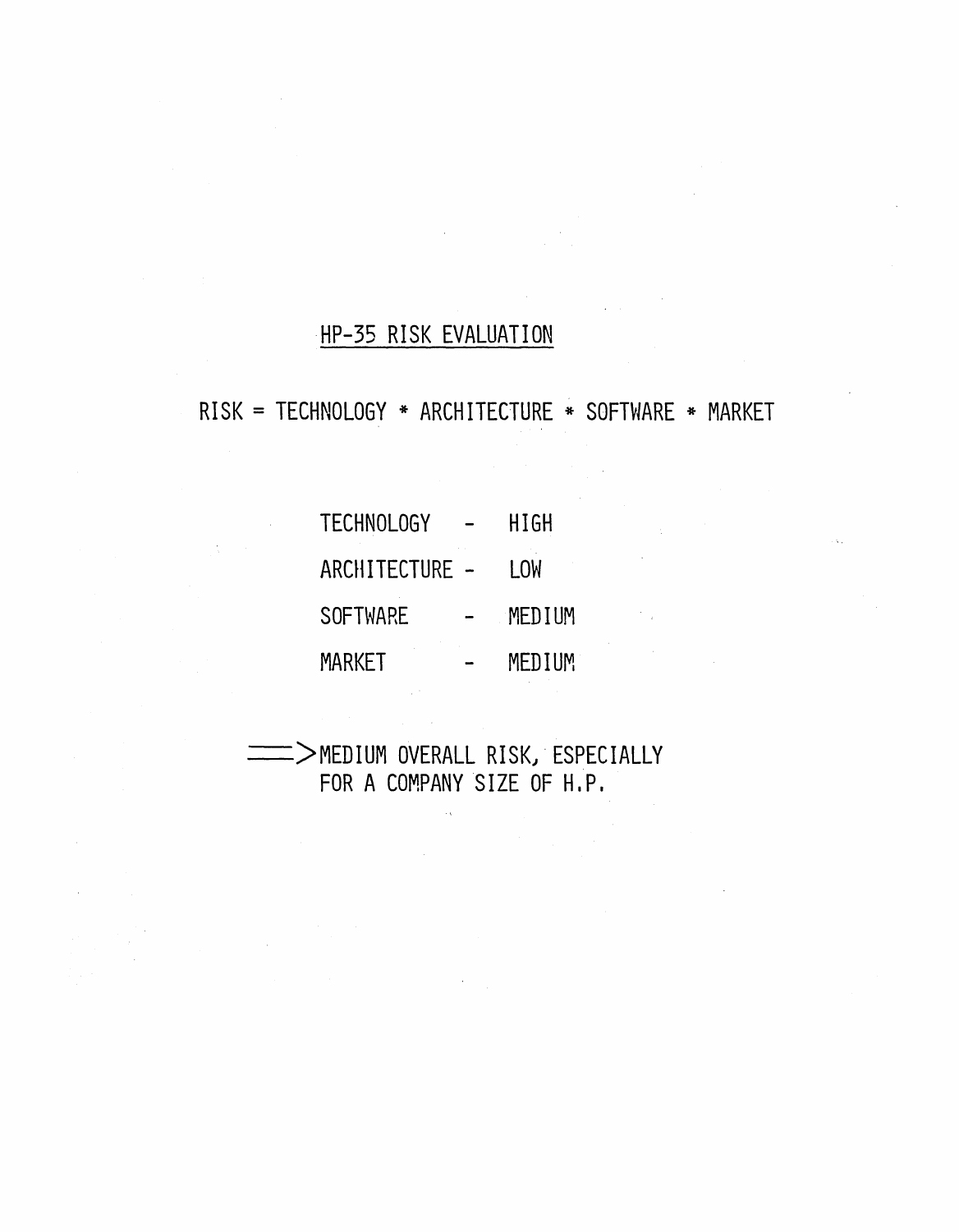WHY WAS HP-35 SUCCESSFUL

- FILLED A NEED
- EXPERIENCED DEVELOPERS
	- BEEN THROUGH 9100 DESK-TOP CALCULATOR
	- USERS THEMSELVES .
- INDEPENDENT DEVELOPMENT QRGANIZATION (CORPORATE RESEARCH LABORATORIES)
- CORPORATE COMMITMENT
	- FINANCIAL RESOURCES
	- TECHNICAL RESOURCES
	- CLEAR, UNWAVERING IDEA OF PRODUCT PURPOSE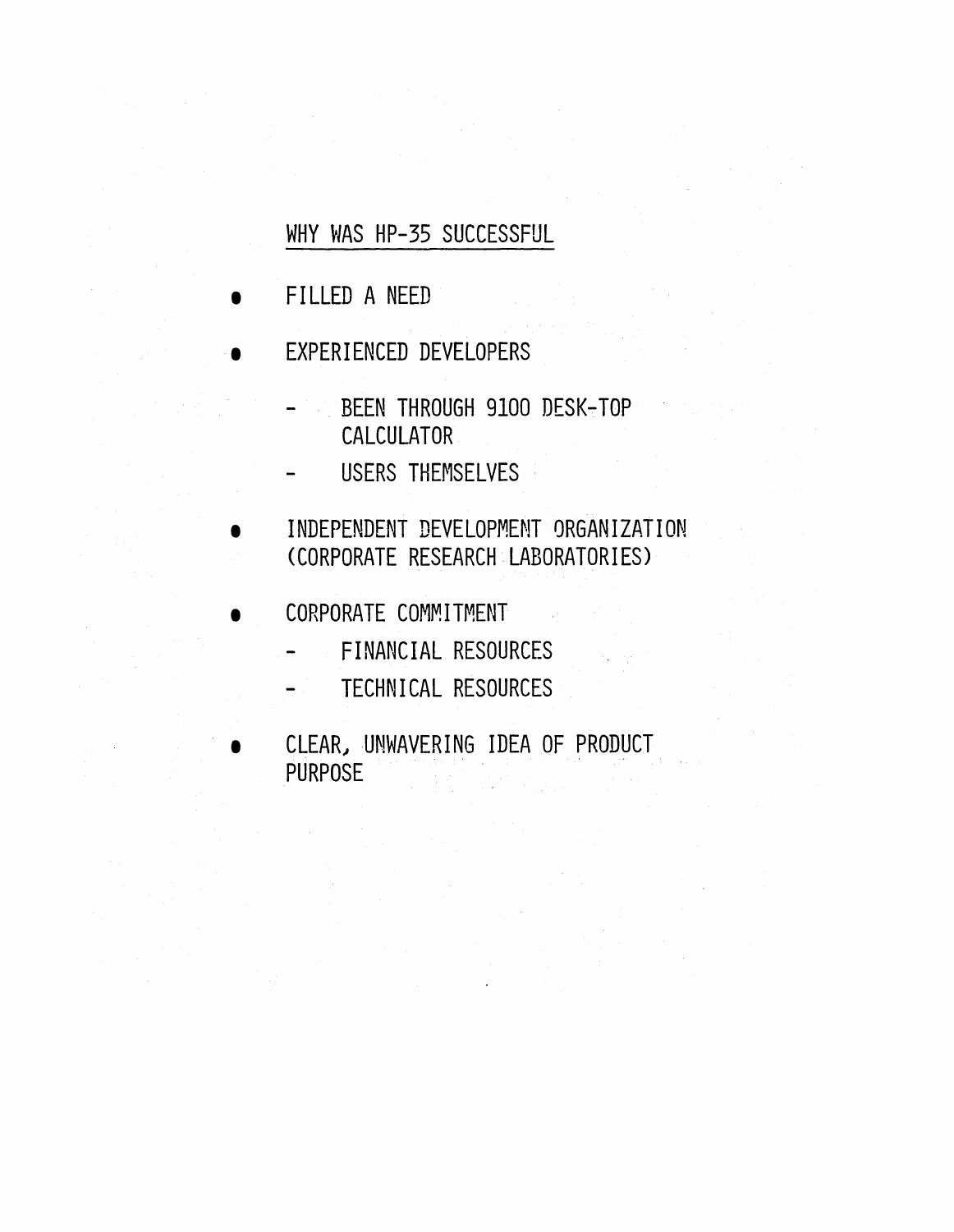### MARKET NEEDS - THE COMMON FACTORS

- PERSONALIZATION -EASY~TO-USE PRODUCTS
- COMMUNICATIONS SYSTEMS VIEWPOINT
- LOW POWER, WEIGHT, SIZE
- RELIABILITY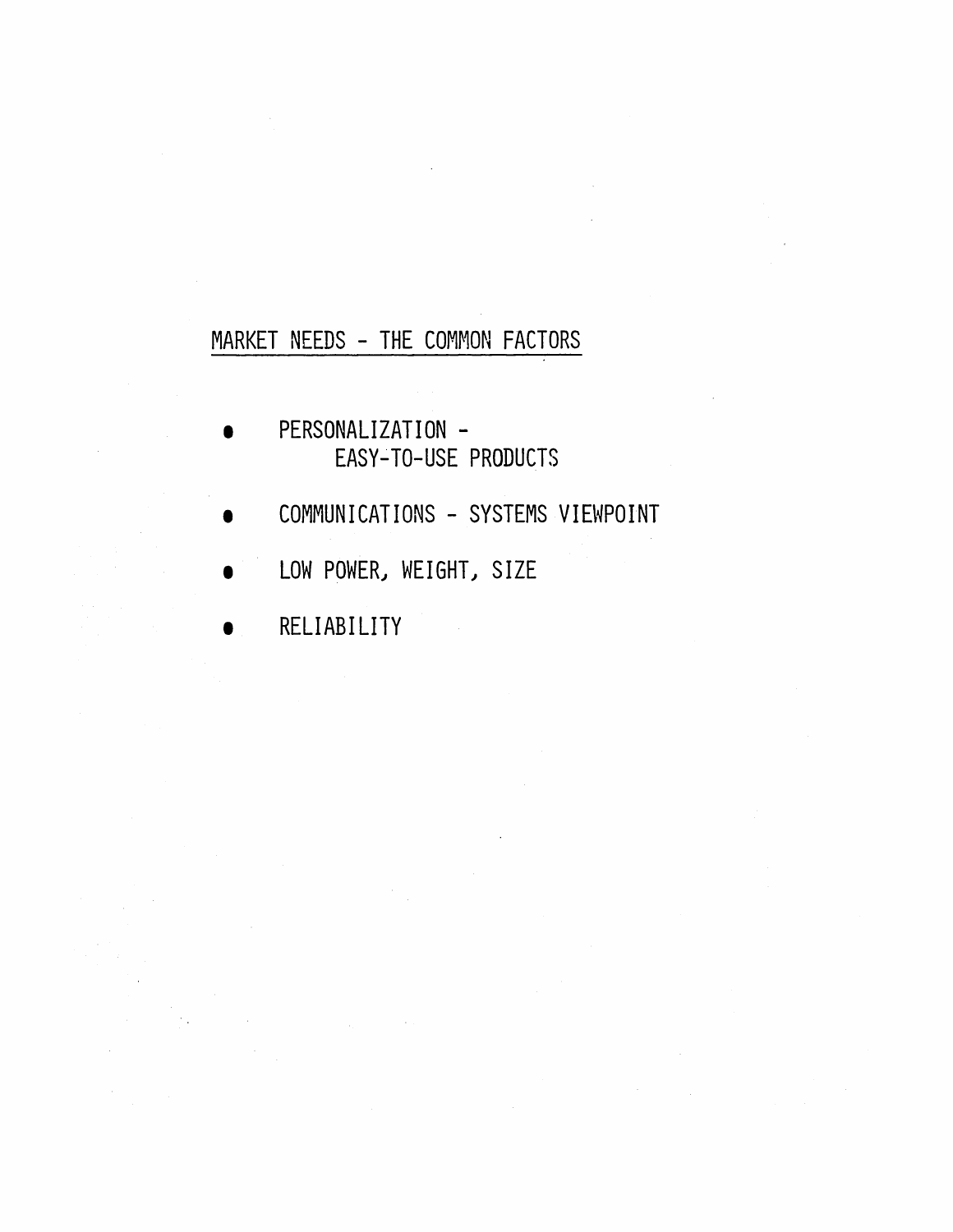### THE BIG THREE TECHNOLOGIES THAT WILL FILL THESE MARKET NEEDS

- 1. VLSI
- 2. "INTERFACE" TECHNOLOGY
- 3. MACHINE INTELLIGENCE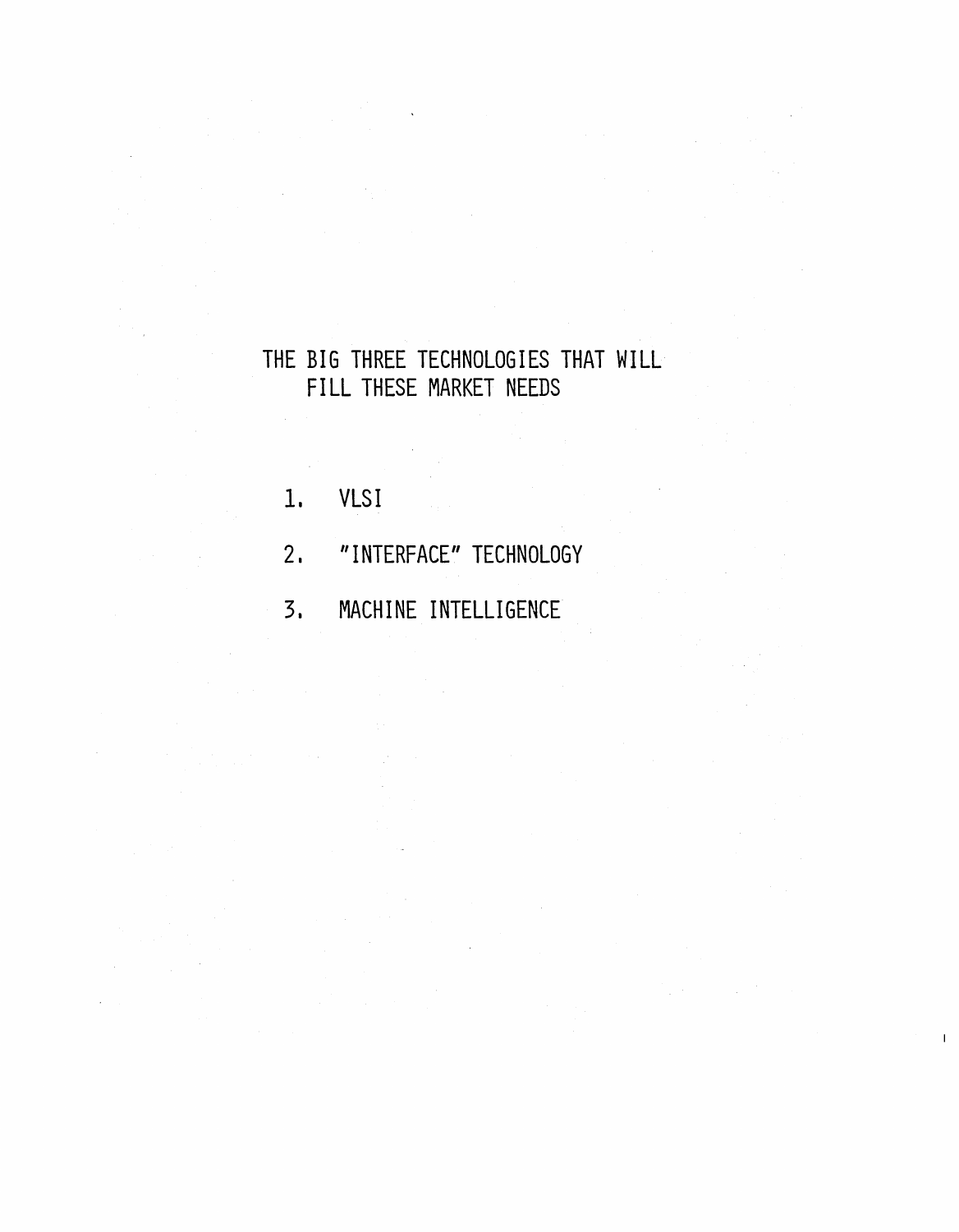# REQUIREMENTS FOR THE ENTREPRENEUR:

THE PERSON

**HEALTH** PHYSICAL EMOTIONAL

- **COMPETENCE** INFORMATION "GATHERER" ANALYTIC DECISION MAKER
- MOTIVATION, DEDICATION
- FIRST-HAND EXPERIENCE} KNOWLEDGE
- RESULTS ORIENTED A "DOER"